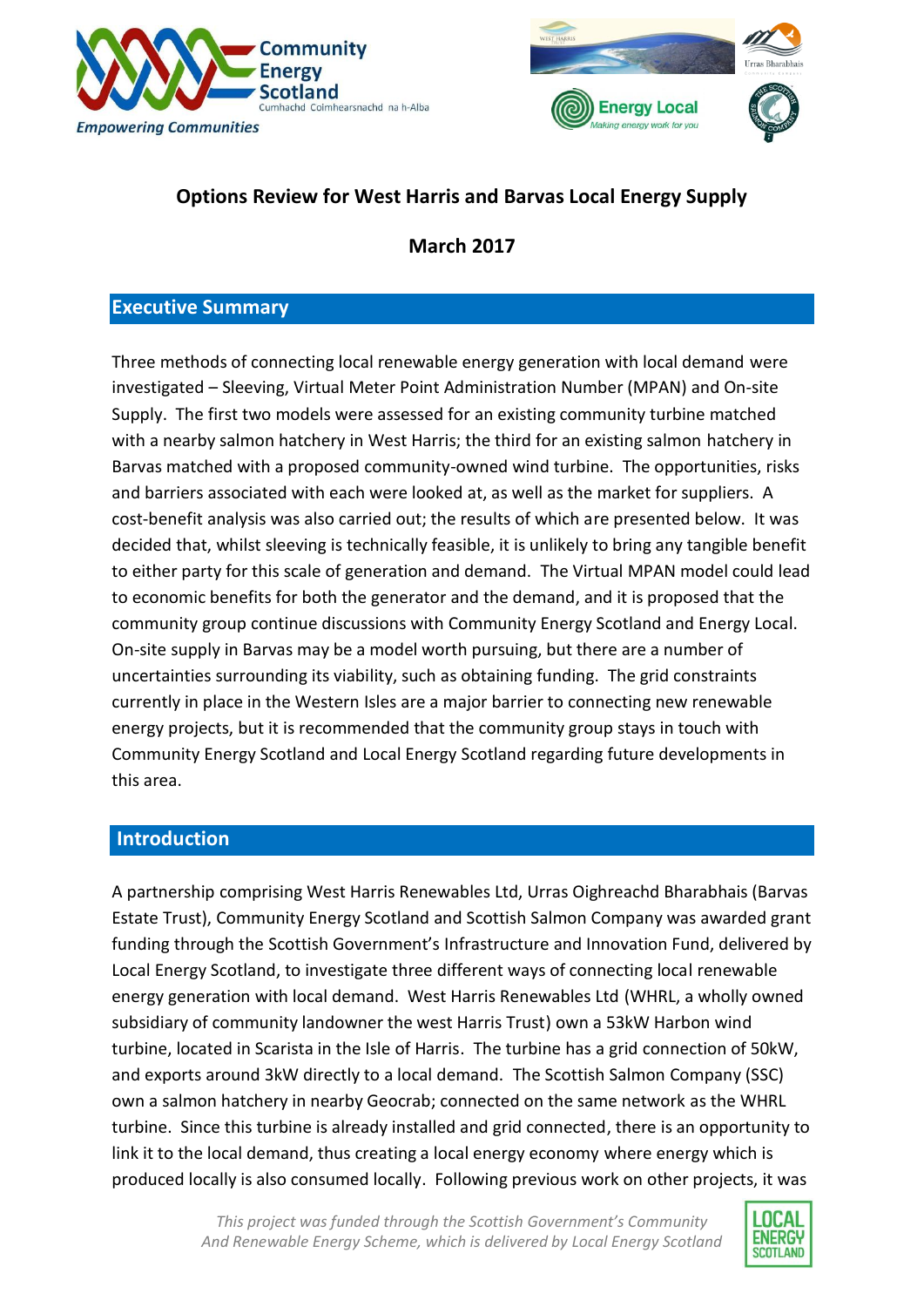



felt that the two most relevant local supply models in this case are "Sleeving" and "Virtual MPAN". These are discussed in more detail below.



#### **Map showing locations of Scarista Wind Turbine (Left) and Geocrab Hatchery (Right)**

Urras Oighreachd Bharabhais (UOB) is a community group based in Barvas, Isle of Lewis. The group is keen to investigate the potential for renewables of all scales on its communityowned estate. Due to the grid constraints currently in place throughout the Western Isles, it is very difficult for renewable generation to connect to the grid. SSC also own and operate a salmon hatchery in Barvas, and it was felt that this presented an opportunity for UOB to investigate whether a UOB-owned wind turbine could supply power locally, to this hatchery. This model is referred to as "On-site Supply".

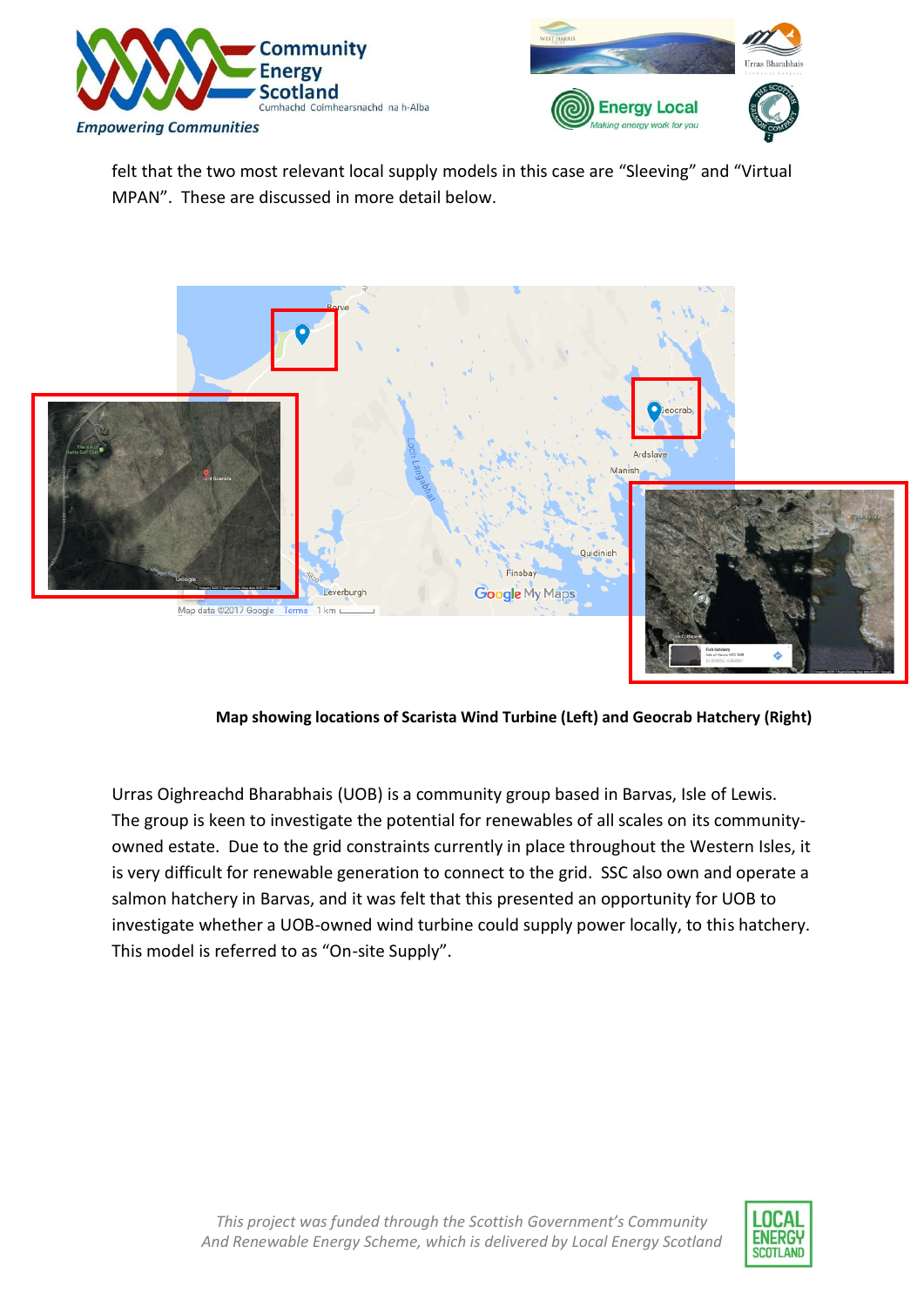





#### **Map showing location of Barvas Hatchery**

There are other models currently being proposed and tested, such as Local Balancing Units, which is similar to the virtual MPAN model being considered here, which would make it easier for community renewable energy generation to be sold locally, with benefit to the generator as well as the end user. Many of these are more relevant to groups of generators and/or consumers, rather than the one-to-one generation and consumption which is being considered here. A summary of some of these models can be found in "Local Supply: Options for Selling Your Energy Locally $1''$ .

Community Energy Scotland (CES)'s role in the project is to provide learning from other, similar projects, and to assist WHRL and UOB in investigating further the three chosen models. Community Energy Scotland have carried out modelling of the demand and generation for both sites, as well as some basic financial modelling, to inform to a cost-

> *This project was funded through the Scottish Government's Community And Renewable Energy Scheme, which is delivered by Local Energy Scotland*

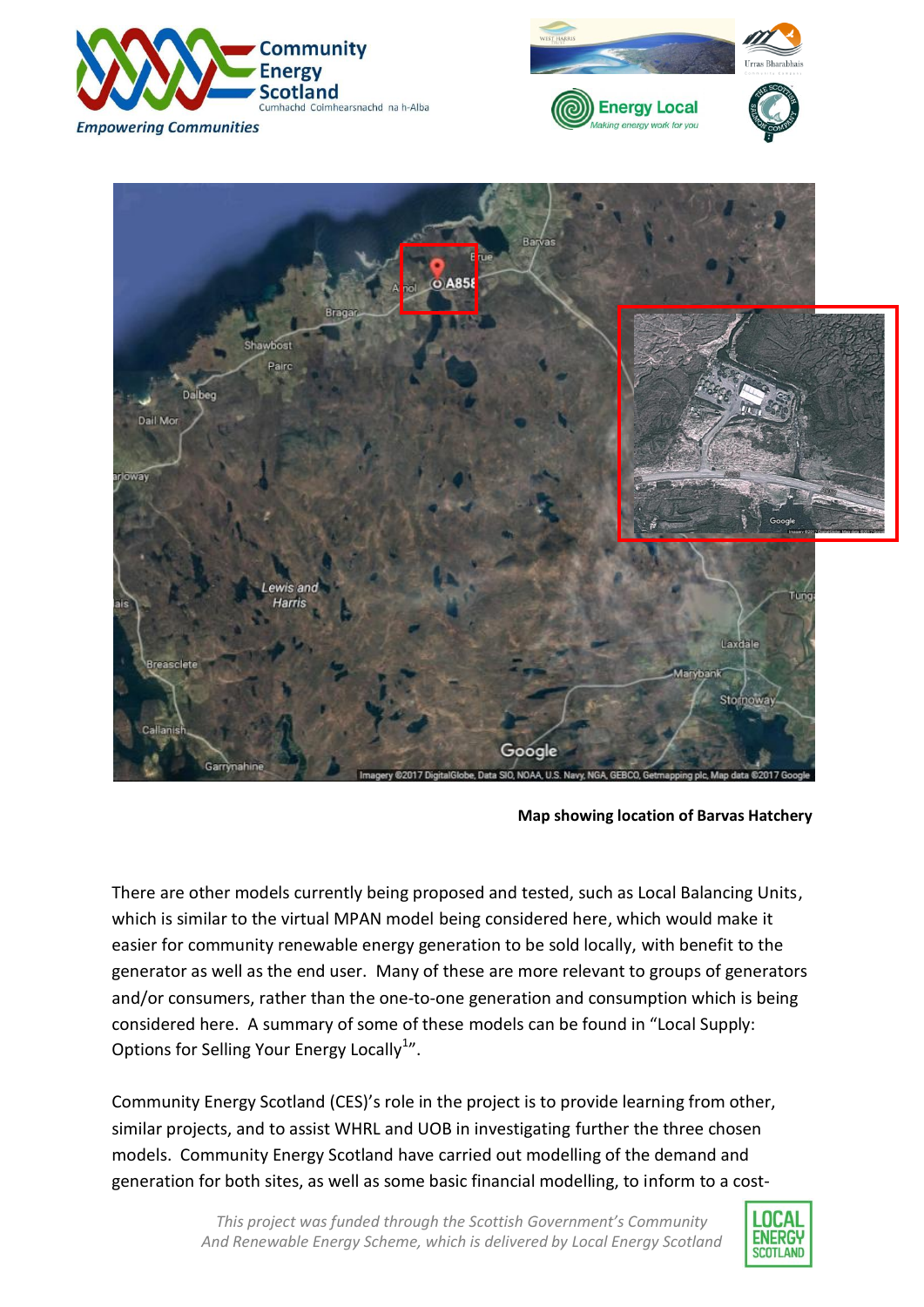



benefit analysis. Energy Local were commissioned to carry out demand and generation and financial modelling for the Virtual MPAN model suggested for the Scarista and Geocrab sites. The findings are presented below.

# **1. Sleeving**

Sleeving involves a variation of the 'Power Purchase Agreement' (PPA) contract for sale of power by a generator to a fully licensed supply company. Electricity is sold as normal, however a local business also arranges to purchase its power from the same supply company. The generator and business agree a bespoke long term price between themselves, to which the supplier adds its margin.

This supply option requires very little set up time or expense, and is already tried and tested. Using a sleeving agreement means that the generator does not have to become its own licensed supply company. It would only offer limited gains, however. Significant cost savings are unlikely as the supplier still takes its normal margin; and supply companies will normally require a certain minimum volume of power to make the administrative time worthwhile. Meanwhile, the need for fixed long term purchase agreements means sleeving is, at the moment, really only possible with industrial or commercial, rather than domestic, consumers.

Sleeving is mainly used for marketing purposes and for the end-user to demonstrate sustainability and Corporate Social Responsibility, as they can show that they are sourcing their electricity from renewables. Marks and Spencer, for example, use sleeving to secure 'sustainable energy' claims for their stores. The establishment of a formal commercial relationship between local generators and loads does, however, have a second potential benefit. If incorporated into a demand side management scheme, where demand is controlled and switched on during times when there is generation available, it could provide a mechanism for rewarding the load for services to generation, or even produce some cost benefit through demonstrating low or zero balancing costs between the generator and a dedicated electricity supply point (commonly referred to via its unique reference number, or Meter Point Administration Number (MPAN)). Controlling demand is outwith the scope of this project, since in the case of the Harbon turbine and the Geocrab hatchery, demand greatly exceeds the generation, and the generation is already grid-connected, but demonstrating low or zero balancing costs is something which is addressed in the virtual MPAN model (detailed below) and which could prove to be very useful in terms of cost benefits.

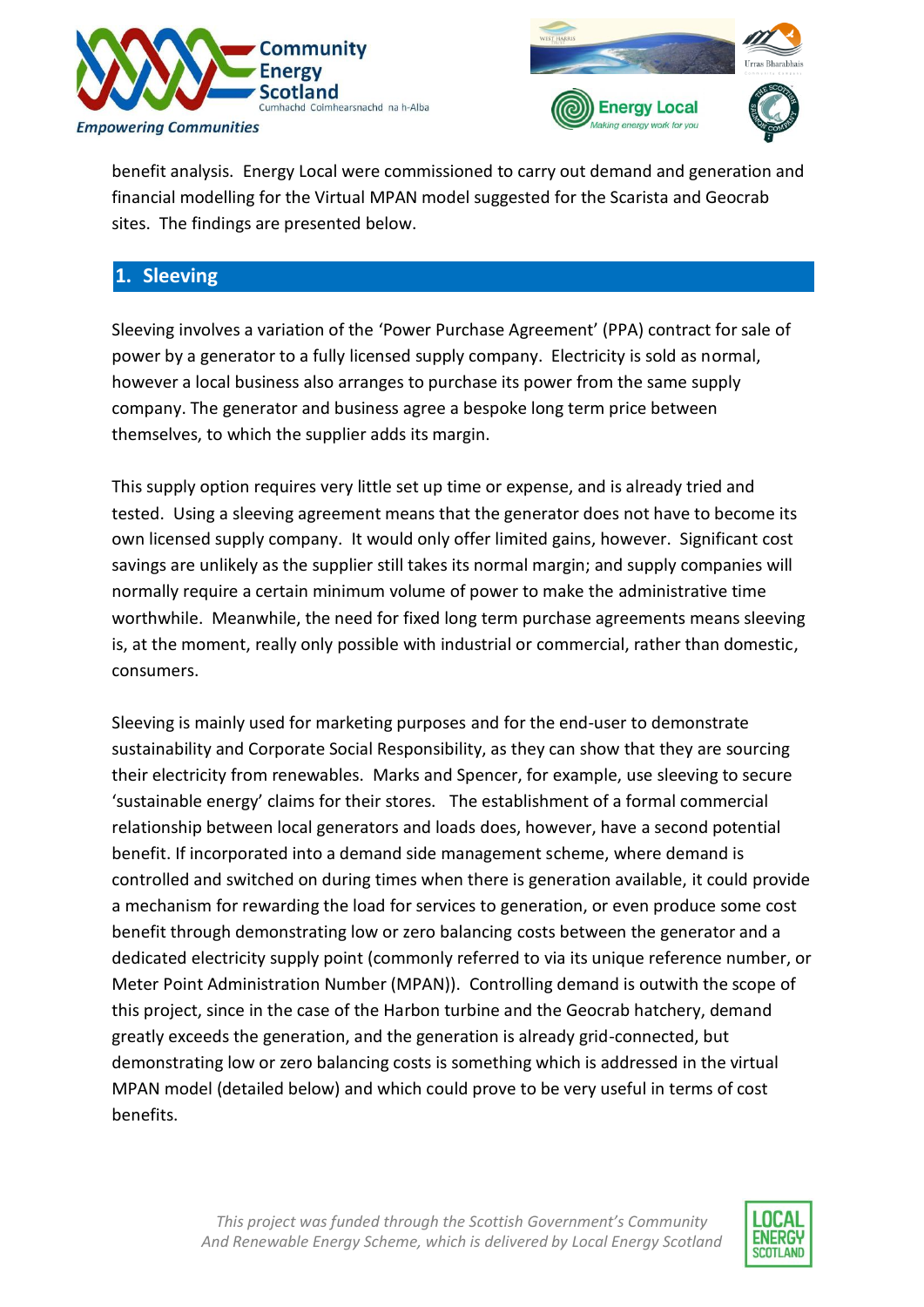



Utilising demand side management to reduce balancing costs and/or allow increased connection of renewable generation as part of a local supply agreement appears to be the most promising avenue to begin investigation; although this would not be a simple task. The initial challenges for increased connection of renewable generation include:

- Securing co-operation with the DNO and establishment of new connection protocols – this would need to be approached through close communication with the DNO to see what is acceptable to them, as well as with Ofgem who are becoming more interested in innovation and in increasing competition, and who may be open to new ideas which are well-founded.
- Reduced balancing costs requiring suppliers to transparently separate out balancing costs from other supply costs in their PPA agreement, which will require cooperation from electricity suppliers as this is currently not a standard process

A sleeving agreement could form a natural first step in the establishment of a more comprehensive form of local supply in the long term. If this is the case, however, then there would need to be a clear exit clause built into the contract, allowing the parties to roll the sleeving agreement into this larger supply arrangement without breaking terms of the original contract.

## **Risks**

The risks of sleeving are fairly low, and mainly revolve around PPA prices and electricity sale prices, and reputational risk. For an existing scheme, the generator and end-user should be no worse-off than they currently are, provided they have signed up to a suitable deal, and if the agreement was to come to an end the generator could go back to selling directly to the grid, and the end-user to buying directly from the grid as before.

#### **Barriers**

Implementing such a scheme requires an agreeable generator, end-user, and licensed supply company. While sleeving is not a new model, and there are plenty of examples of sleeving agreements around the country, the amounts of generation and demand in this project are fairly low, and both parties would have to be sure that the licensed supplier did not charge more than the project could afford; otherwise it may end up costing the generator and/or the end-user more.

There is unlikely to be a cost benefit to either the generator or the consumer since the licensed supply company will take a cut of any benefits which are available.

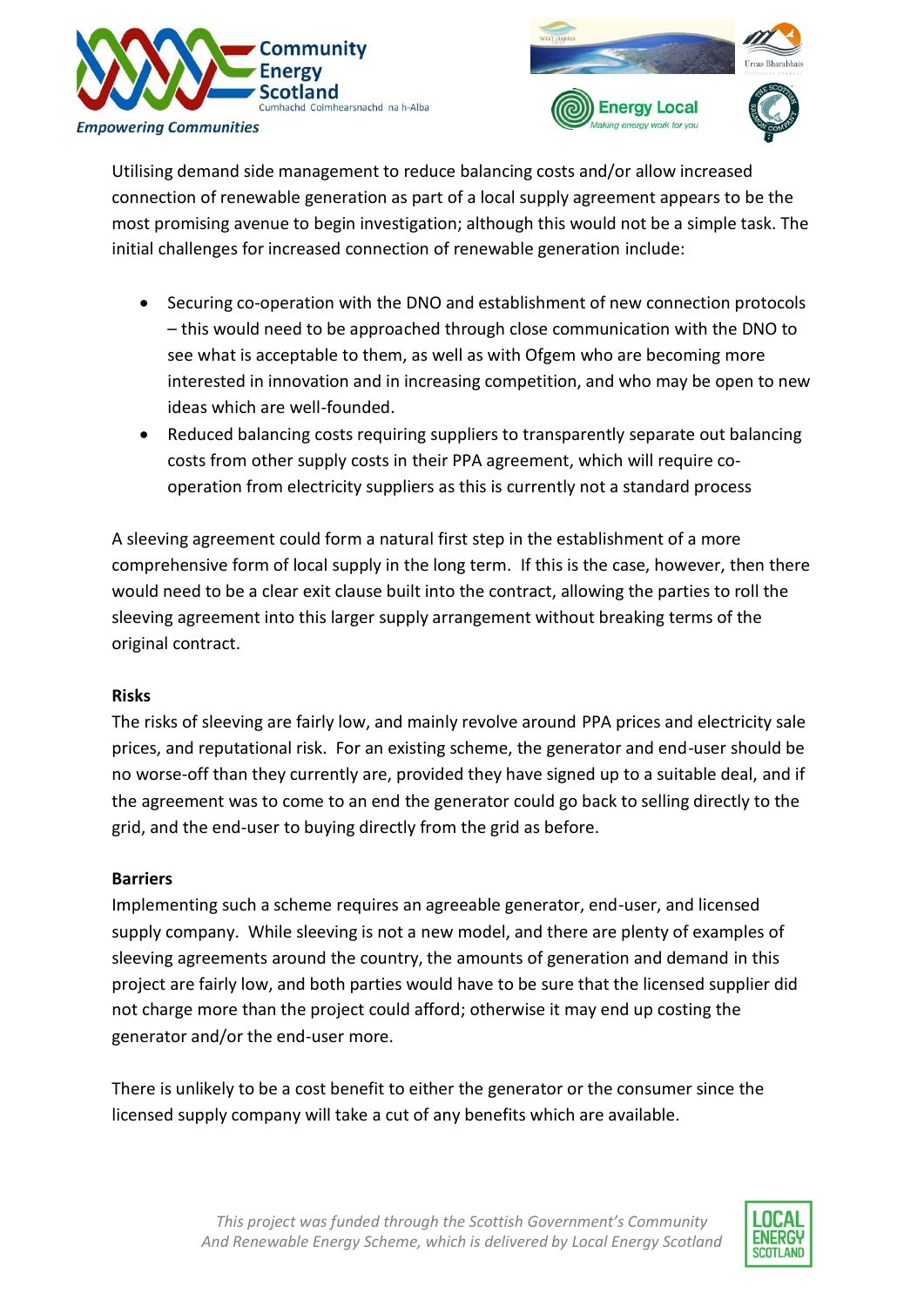



Technically, this solution should not be difficult to implement as it just requires an agreement between all the parties. This is something which could be worked on by a lawyer, should the group decide to proceed with this model. The group could procure the services of a lawyer who has experience in this area, or could use templates from previous, similar projects.

## **Suppliers**

Following the Market Research Questionnaire (see Appendix 2) which was published on the Public Contracts Scotland (PCS) website, no responses which directly addressed sleeving were received. From a wider view of the current market, it appears that the market is not yet willing to offer sleeved PPAs for the volumes of generation and demand being assessed here, with separate tariffs for generation and demand which are "matched", and generation and demand which are not "matched".

## **2. Virtual MPAN**

Via the Virtual MPAN model, generation and demand is aggregated "virtually" before negotiating with a licensed supplier for half-hourly settlement of this aggregated profile. This could involve a number of domestic properties as well as commercial premises and various forms of generation, as long as they can be metered half-hourly and aggregated. This model is currently being trialled by Energy Local<sup>2</sup> in Bethesda, Wales, where a number of regulatory barriers are being identified and addressed. In the case of West Harris, the aggregation would only involve one source of demand – the SSC hatchery at Geocrab – and one source of generation – the WHRL turbine at Scarista. The output of the turbine and the demand of the hatchery would be aggregated by a third party, creating one demand curve which would then used for half-hourly settlement with a licensed supplier.

Through this model there is the potential for balancing costs to be reduced – aggregating demand from a number of domestic properties, for example, gives a smoother profile which is easier to balance than balancing each property individually. There is also the potential for reduced costs when local demand is being supplied by local generation; if it can be shown that the demand is at the same time as the generation then transmission charges can be lessened as it can be demonstrated that the power is being consumed nearby. The "Costbenefit Analysis" section below gives the results of the modelling which was carried out in order to establish how well-matched generation and demand is at both sites, and the benefits which could be achieved by using the Virtual MPAN model.

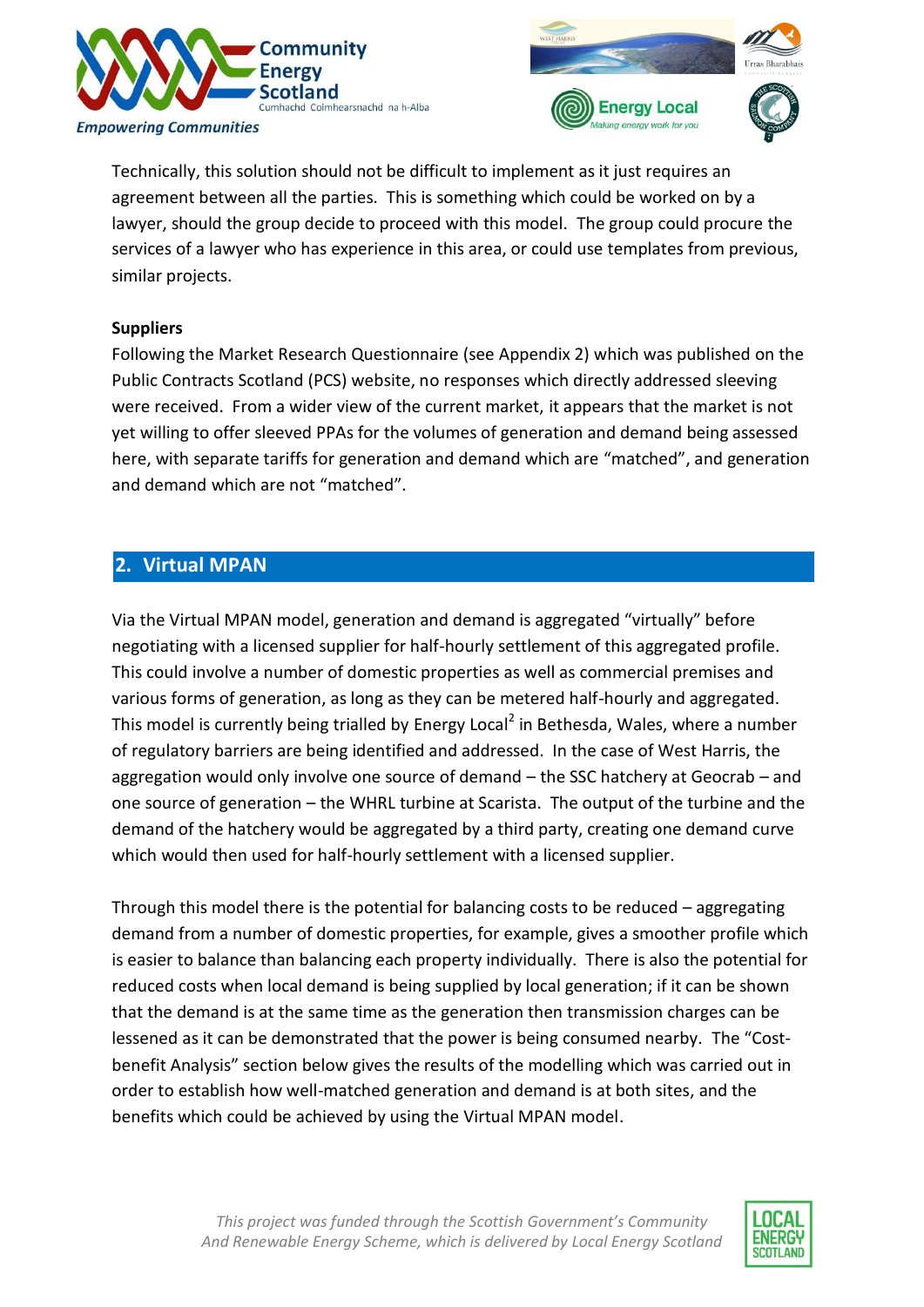



### **Risks**

The main risk to the generator and consumer as it stands at the moment is the need to sign up to the same electricity supplier, who is willing to carry out the netting of generation and demand. This may cause issues for the generator if they are signed up to a long-term Power Purchase Agreement which would need terminated, and similarly for the consumer if they are signed up to a long-term electricity tariff with a supplier. Whilst the new supplier may offer a lower tariff to the generator and consumer when the generation and demand is matched, the price for sale to grid and purchase from grid during times when they are not matched may not be as favourable as tariffs from other suppliers. This is something which should be taken into account as part of the financial considerations of WHRL and SSC. Modelling has been carried out to estimate how well-matched the generation from the Scarista turbine and the demand at the Geocrab hatchery are, and the potential benefits which could be realised (See Section 4. Cost-benefit Analysis of Sleeving and Virtual MPAN at Scarista/Geocrab). The better-matched the generation and demand, the lower the risk that the project will be affected by unfavourable costs in this way.

#### **Barriers**

There are a number of regulatory barriers which would need to be addressed, for example electricity supply regulations which must be adhered to, and there may also be issues around thing like defining MPANs, and how the DNO operates the grid and how it is regulated and interacts with a licensed supplier. The DNOs obligations are mainly around maintaining their systems and keeping the lights on, and as a result there is often not a lot of leverage with them. Assuming that there is no change to Distribution Use of System (DUoS) charging, there would be no need to obtain permission from the DNO, although consultation would be required.

There is also a need to be able to meter half-hourly, which may be overcome by the use of smart-meters, but which may be difficult for properties for whom smart-meters will not work as intended (e.g. those areas with poor mobile phone or broadband signal). Signal can vary significantly even within small areas – in West Harris, half-hourly data from the Scarista turbine is easily accessed, but half-hourly data from the Geocrab hatchery cannot be captured at the moment due to poor signal. There may be workarounds such as collecting the data manually through USB and submitting readings that way.

Ofgem's regulatory "sandbox"<sup>3</sup> may provide an opportunity to trial various innovative proposals such as local generators receiving a discount on the usual charges if they are meeting local demand.

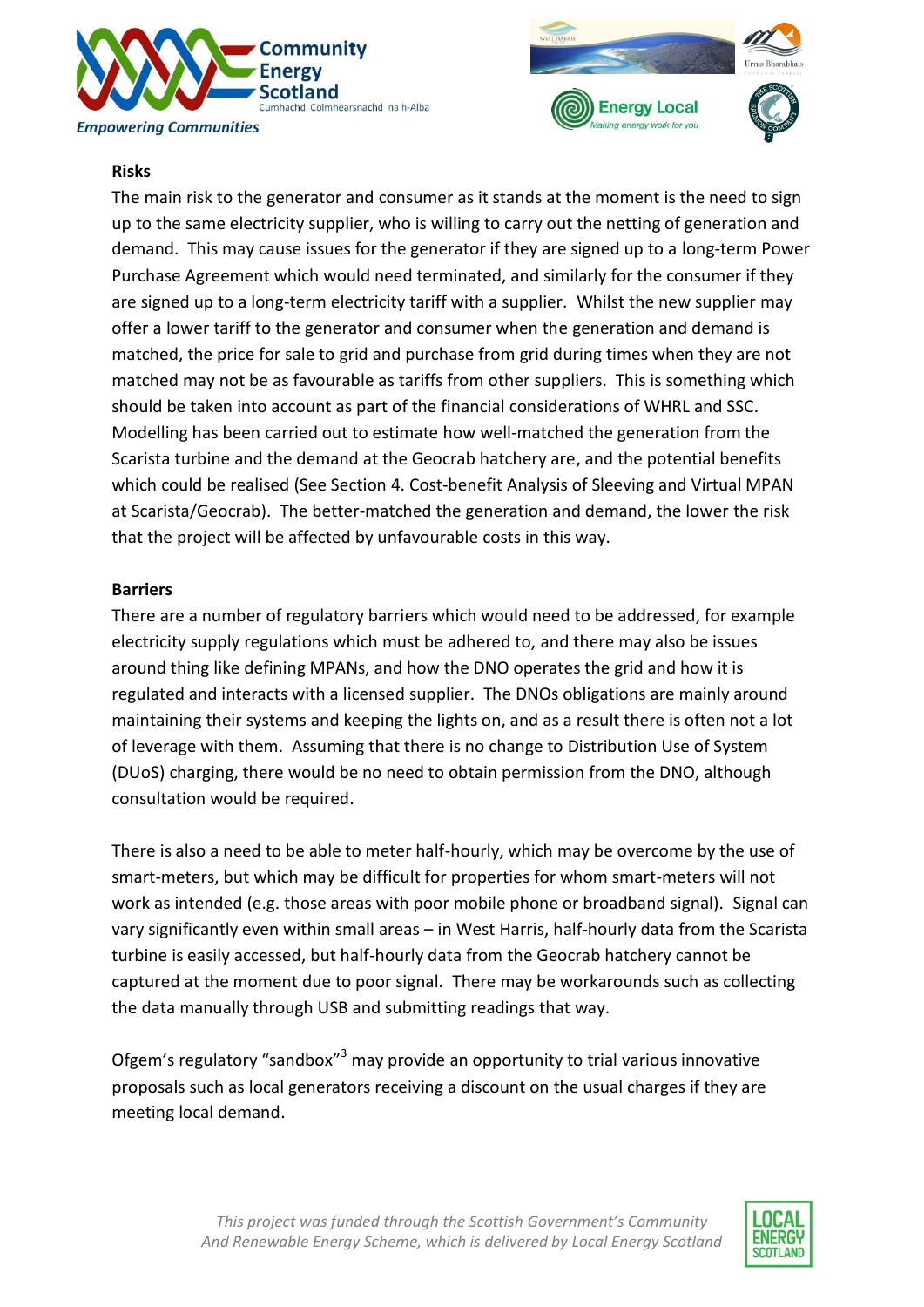



## **Suppliers**

Following the Market Research Questionnaire (see Appendix 2) which was published on the Public Contracts Scotland (PCS) website, no responses which directly addressed virtual MPAN were received. From discussions CES have previously had with various companies, it was decided that Energy Local should be approached to provide further information on their model. Energy Local is already offering Virtual MPAN services as a trial project in Wales. They were commissioned to refine their current model in order to estimate the costs and approach which could be taken for a project such as this, where one renewable generator is supplying one point of demand.

## **3. On-site Supply**

On-site Supply refers to a fairly "standard" model, where renewable electricity is generated on the same site as the demand to which it is directly supplied. In this case, a proposed wind turbine in Barvas would generate electricity which would be directly supplied to the SSC hatchery in Barvas. The generation can either be grid-connected or off-grid, and it is important that the generation and demand is as well-matched as possible in order for the economics to stack up.

Benefits of such a system would include the hatchery being able to use locally-produced renewable electricity directly, thereby reducing their energy costs and having a more sustainable way of working. The community should also benefit from the sale of their electricity at a higher price to SSC than they would obtain by selling their electricity to the grid.

If the turbine is grid-connected, the system could be set up in such a way that the turbine generation is first sold to the hatchery, then, if generation exceeds demand, any excess generation is sold to the grid. Similarly, the hatchery firstly purchases any available electricity from the turbine then, if demand exceeds generation, SSC would buy electricity from the grid. Off-grid systems could include the turbine being off-grid but supplying an identified load at the hatchery site, or the whole site being off-grid, with backup generation being supplied by a back-up generator.

#### **Risks**

Risks of this system depend on how the system is set up. If the turbine is grid-connected there are less technical risks, but a major barrier in the form of grid constraint. If the turbine is off-grid, there are more technical risks but no grid constraint to consider. The turbine must have the ability to either be switched off, or there must be somewhere for the

> *This project was funded through the Scottish Government's Community And Renewable Energy Scheme, which is delivered by Local Energy Scotland*

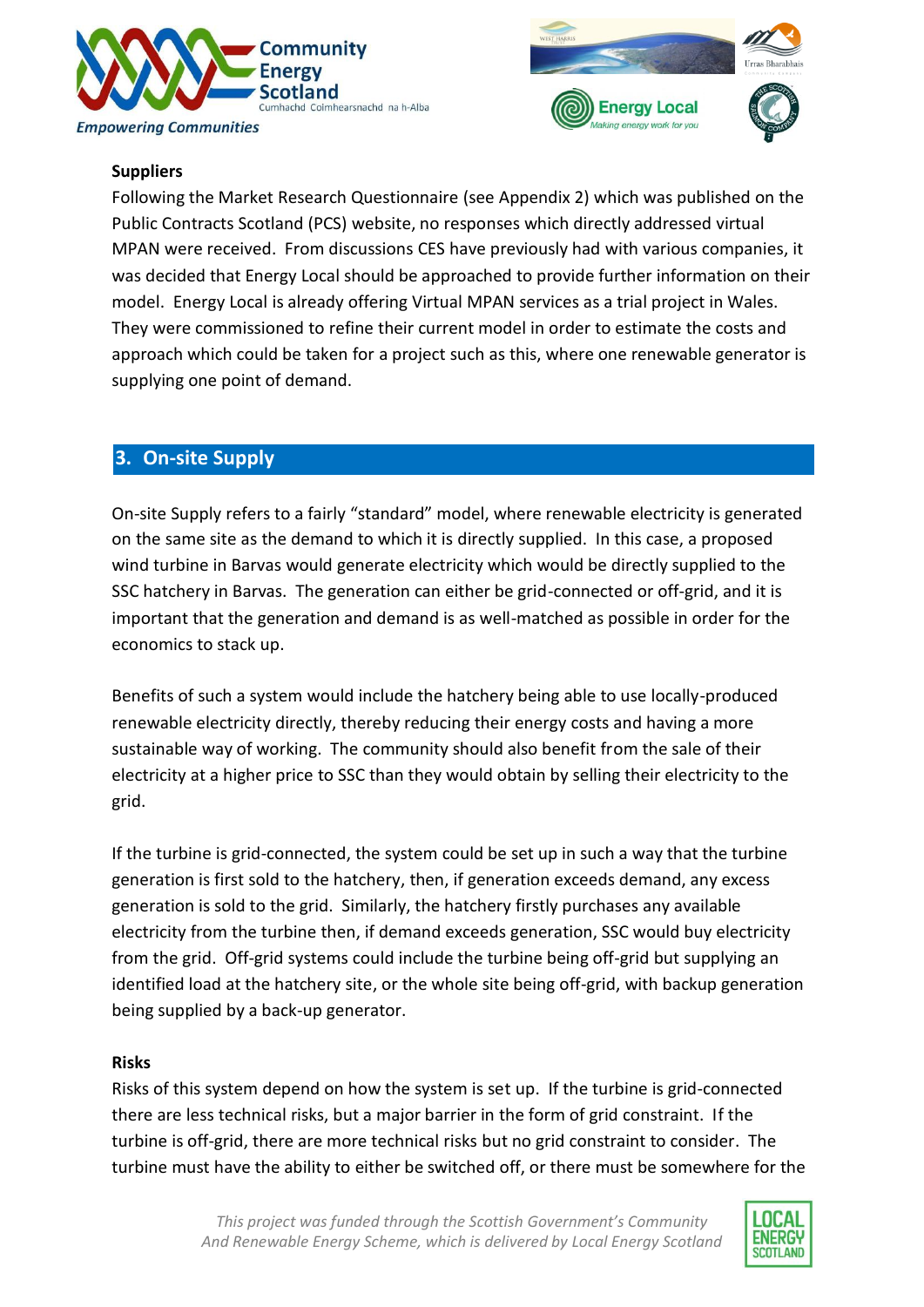



turbine to dump any excess electricity if generation exceeds demand. The hatchery will also need to ensure that it maintains supply at all times, whether this is from the turbine, the

grid, or a back-up generator. Financial risks and barriers are explained in more detail below. While this project would be good for both groups reputationally, there is also a reputational risk involved in the project not working for any reason. There would have to be a favourable agreement between UOB and SSC in terms of the sale of electricity to the hatchery site; ideally one where SSC are paying less than their current tariff for buying from the grid, and UOB are paid more for what they generate than they would get for sale to grid. A major financial risk is that of the degressing Feed-in Tariff rate.

## **Barriers**

Unfortunately there are some major barriers to this system being used in Barvas. There is currently a high level of grid constraint in place throughout the whole of the Western Isles, meaning that only G83 projects, i.e. projects exporting no more than 3.68kW per phase, can connect to the grid. This would limit the size of turbine/s output to around 10kW if the turbine was to be grid-connected. Demand and generation modelling and financial modelling have been carried out for this scenario, and are discussed further in Section 5. Cost-benefit Analysis of On-site Supply at Barvas. Projects such as this are not as financially viable as they used to be, due to degression in the FiT rate.

If the project could be installed off-grid the grid constraint would not apply, but extra control equipment would be required which would significantly add to the capital costs. No quotes have yet been obtained for such a control system, but quotes could be sought as part of the design stage of this project, if desired. It is unlikely that taking the whole site offgrid would be acceptable to SSC, as the risks to their electricity supply would be too great. The cost of a larger turbine (50-100kW) feeding the whole site, with a diesel generator for back-up, could cost something in the order of £100,000 for an extra diesel generator and controls. Again, accurate quotes could be sought as part of the design stage of this project.

## **Suppliers**

Any installer could install and grid-connect a turbine below G83. Locally, the only known installer for turbines of this size is West Coast Energee. Depending on the model of turbine, manufacturers may provide their own installer.

If a control system or on-site load is to be used, it is likely that this would have to be sourced separately. This is outwith the scope of this report but could be looked at as part of the design phase or as part of another project.

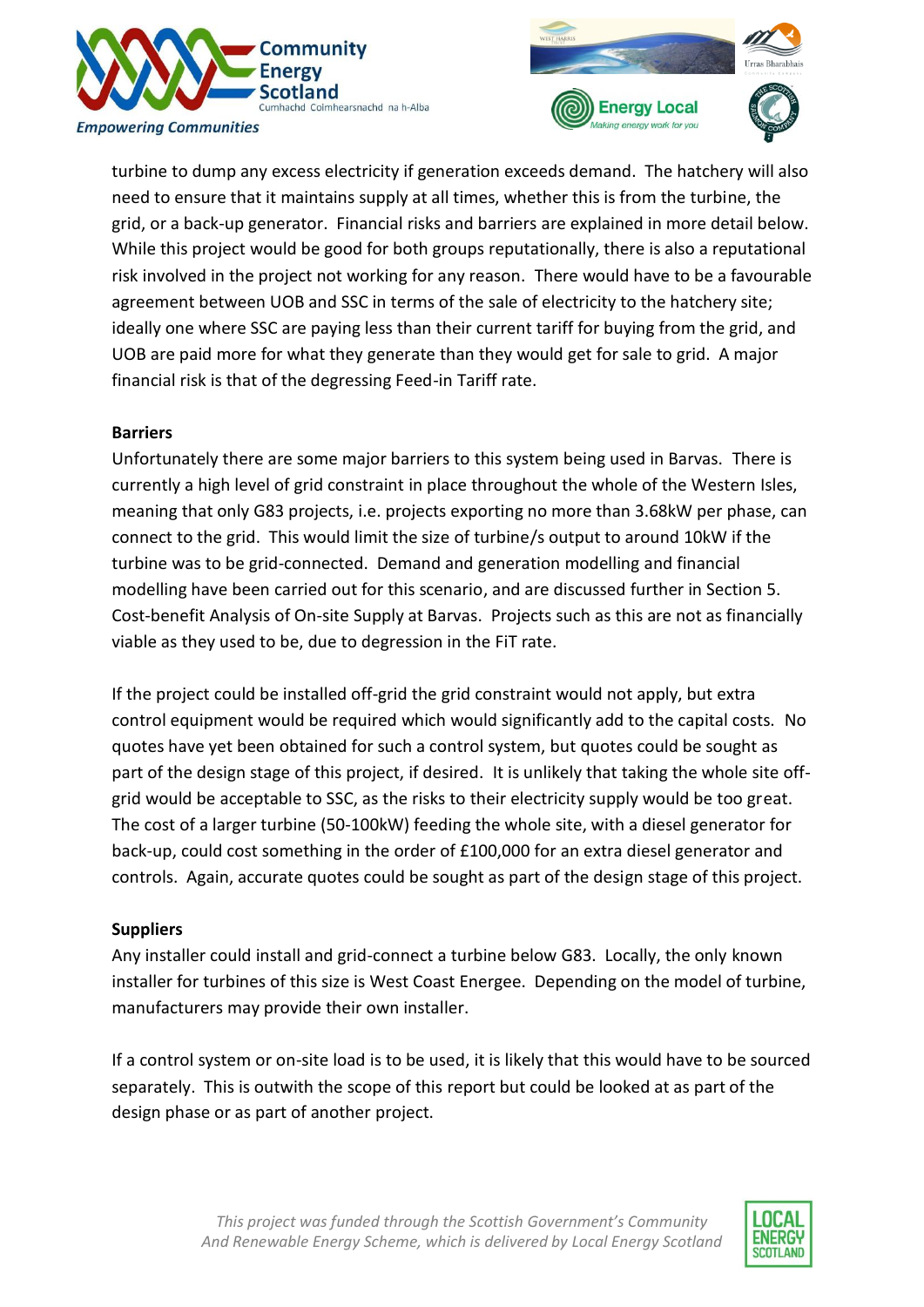



# **4. Cost-benefit Analysis of Sleeving and Virtual MPAN at Scarista/Geocrab**

### **Sleeving**

There is unlikely to be a cost benefit to either the generator or the consumer since the licensed supply company will take a cut of any benefits which are available. No suppliers were found who would look at sleeving at this scale, therefore no further cost-benefit analysis was carried out.

#### **Virtual MPAN**

Energy Local were commissioned to carry out modelling work to assess the potential for using the Energy Local model of virtual MPAN for the Scarista wind turbine and the Geocrab hatchery. Various scenarios were run to establish the potential for matching supply with demand and to estimate potential savings, costs and the procedures involved in setting up an Energy Local Model.

A full set of half-hourly power output data for the constrained Harbon wind turbine at Scarista was available for the period  $1<sup>st</sup>$  January to  $31<sup>st</sup>$  December 2015, equating to a total annual production of 207,195kWh. PPA contracts and values were also available and were used in the model.

Half-hourly demand data for Geocrab was unavailable so the following methodology was used to estimate half-hourly demand figures:

- Total annual electricity demand figure for Geocrab was available
- Monthly bills for 2016 were available, showing tariffs and estimated day/night demand.
- Day/night consumption figures were available for August and December 2015 (figures were not available for other months). In order to develop a seasonal model, local climate data were used to create a synthetic distribution of half-hourly demand. This was tested against the months and found to match total consumption.
- A variability parameter was included in the model to account for changes in demand from one half-hour period to another.

The Energy Local model pairs a generator and a local demand which are both connected to the same primary substation. The generator and demand require a PPA agreement and supply agreement, respectively, with the same licensed supplier offering an Energy Local tariff, as well as half-hourly metering so that their MPANs can be aggregated and the net generation or demand can be settled on a half-hourly basis. A "match tariff" is agreed between generator and demand customer for power that is generated and used within the same half-hour segment. Surplus power is exported through a new PPA and additional

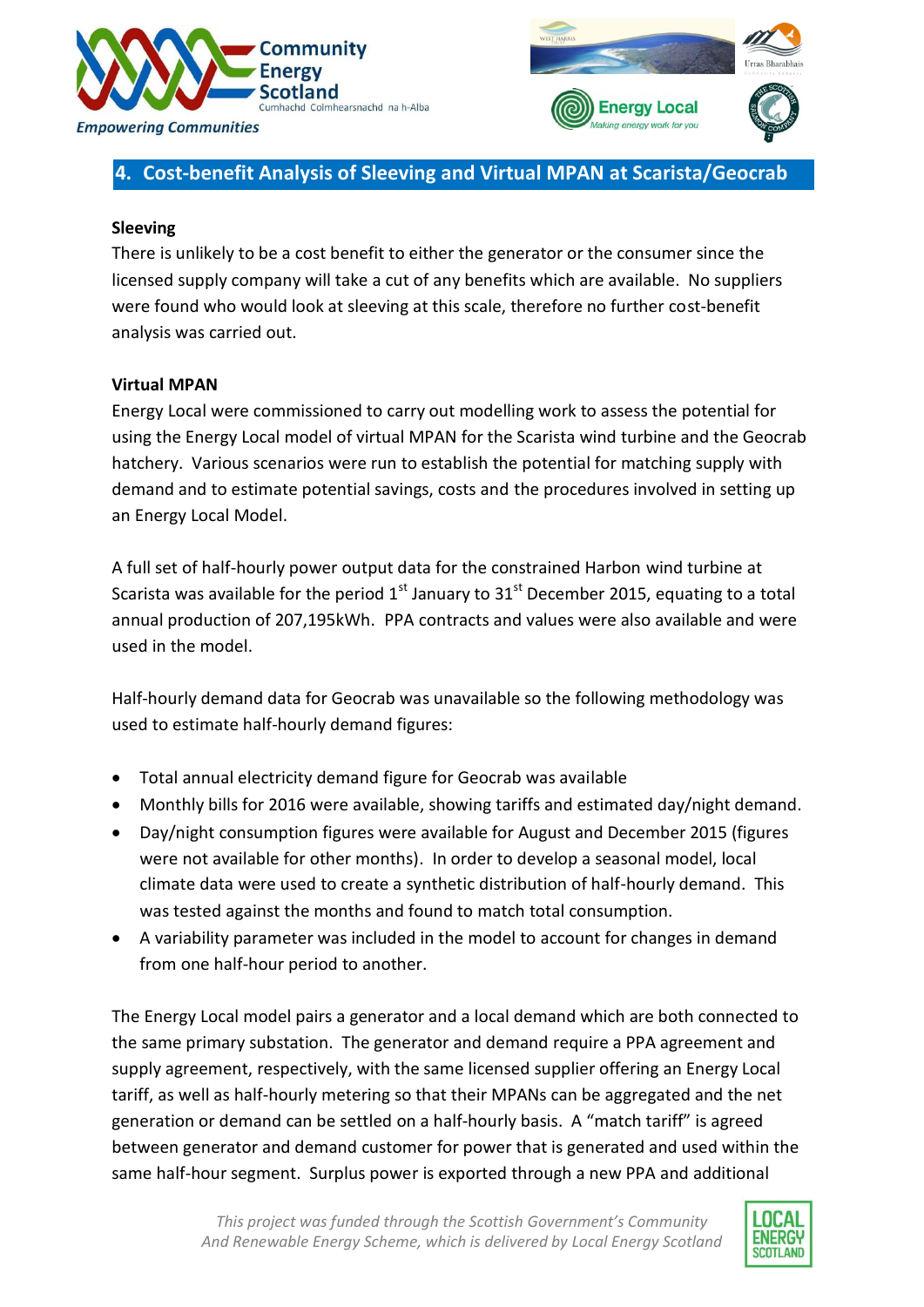



power is supplied under a new supply agreement from the licensed supplier. It is assumed here that generator Distribution Use of System charges are unchanged by these arrangements.

Firstly, the proportion of demand matched by local generation was assessed, with a variability factor introduced to provide a more realistic idea of how well-matched the generation and demand are. A base case was set up using existing day/night tariffs and export payment. In this case, base income to the generator from PPA payments is around £10,000 per annum.

Initially, variables such as the match tariff and day/night rate were varied to investigate the effects on the generator and supplier. Each scenario was modelled using 0% and 75% halfhourly demand variability; with 75% being the more realistic scenario. Other scenarios were then modelled where the "base case" had changed due to export PPA increasing (therefore less benefit to the generator from selling locally, compared to exporting), or the licensed supplier increasing their unit charges due to the smaller volumes of imported electricity being required by the demand customer. In each case, the increase in generator income and reduction in demand cost (i.e. savings to the demand customer) were calculated, as well as the total combined benefit. The benefit to the generator and demand customer can be shared between them in different ways by varying the match tariff.

From a legal perspective, establishing an Energy Local model depends on aligning the export, supply, metering and other arrangements for both the generator and the demand customer and ensuring that these services are provided by organisations who understand (and whose processes can accommodate) the Energy Local model. On the basis that the generator's PPA and the supplier to the demand customer is the same licensed supplier, the arrangements between the relevant parties can be agreed through appropriately synchronised bilateral contracts (the PPA and the supply agreement). This simplifies the administration of the arrangement and avoids the accounting and other costs that are involved in the creation and operation of a new separate legal entity.

There are a number of costs involved in setting up and running an Energy Local model. Meter Operator (MOP) and Data Collection and Aggregation (DC/DA) contracts may need to be terminated on both the generator and demand side, and new meters may need fitted. Half-hourly meters with suitable communications for remote data reading will be required, and an agreement will need to be prepared between the generator and demand customer covering their participation in the arrangement and specifying termination provisions, the process for agreeing the match price etc. Recurring costs include MOP and potentially

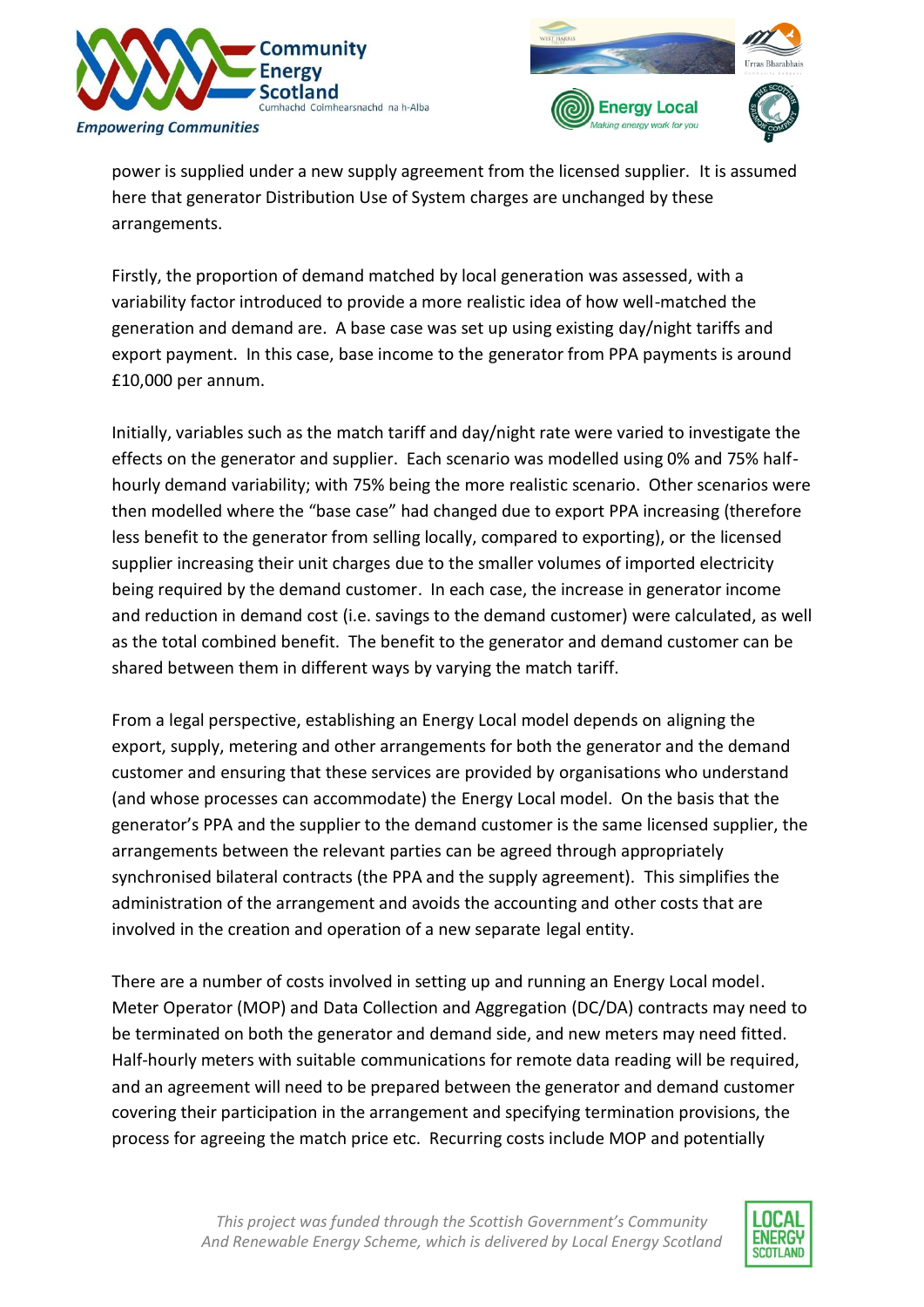



DC/DA contracts, which should not be much different from current annual charges, and membership of Energy Local.

The conclusion drawn from the study is that although there are many uncertainties in the modelling, an Energy Local project does have the potential to be economically beneficial for both parties. Taking the best reasonable case, the net annual benefit to generator and demand customer could be around £5,000 each. The worst reasonable case modelled could result in a net annual benefit of around £2,700 each.

Uncertainties in the modelling which should be taken into consideration include modelling of the demand data, which may not be accurate; costs of imported electricity under the new supply contract, which may be significantly more than the current supply contract price; new meters which may need to be fitted at both the generator and demand customer sites; match tariffs which will need to be reviewed regularly as relative benefits to each party will vary with changing PPA and supply contract prices; and DUoS charging and embedded benefits which may change.

# **5. Cost-benefit Analysis of On-site Supply at Barvas**

Modelling was carried out in order to establish how well-matched the demand at the Barvas hatchery would be with generation from a proposed wind turbine. It should be noted that Community Energy Scotland are not financial specialists, and any financial modelling information should be verified with a financial expert before decisions are made.

## **Generation and Demand Modelling**

It was not possible to access half-hourly demand data from the Barvas hatchery, but this demand was modelled using total yearly electricity demand, adjusted according to seasonal variations. Due to the level of demand, it was felt that a turbine of around 50-100kW would be best suited, but, due to grid constraints, only turbines of up to 11.04kW can be gridconnected (3.68kW per phase). Because of the impressive wind regime of the Western Isles, not all wind turbines are suitable to be installed here. Turbines such as Britwind (formerly Evance), Kingspan (formerly Proven), Aircon and Harbon are already installed in the Western Isles and are therefore deemed to be able to handle the Class 1 wind regime. It was decided to model a 60kW Harbon turbine and 2 x 5kW Britwind R9000 turbines. If these proved to be economically favourable then other models could be considered.

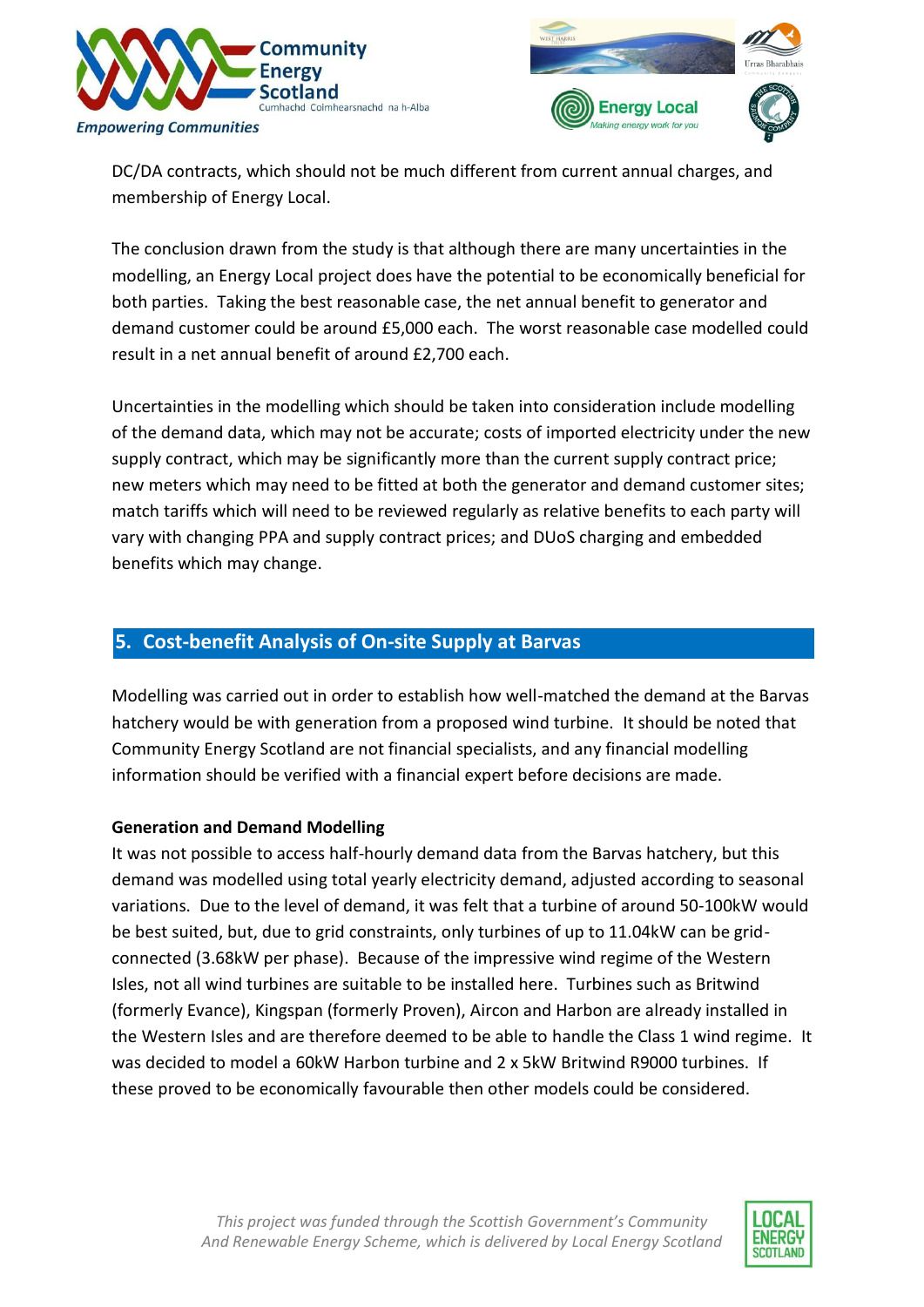



A full set of half-hourly power output data for the Enercon E44 turbine at Galson was available for the period  $1<sup>st</sup>$  January to  $31<sup>st</sup>$  December 2015. Wind speeds were extrapolated from this data using the E44 power curve.

Power curves for two smaller turbine models (Britwind R9000 @ 5kW and Harbon HWT60  $\omega$  60kW) were then used to estimate power outputs based on the same wind data. modified using the wind profile power law for the lower height of these turbine models (18m and 24m respectively, as opposed to 55m for the E44).

Where the available E44 output data shows zero output, it is unknown whether this was due to low windspeeds, high windspeeds (above cut-off speed) or turbine downtime. The model assumes that low windspeeds were the cause.

Half-hourly demand data for Barvas was unavailable so the following methodology was used to create estimated half-hourly demand figures:

- Total annual electricity demand figure for Barvas was available, allowing an average hourly demand to be calculated
- This average was adjusted for day and night using monthly day/night usage figures available as above
- This average was also adjusted for "winter" months (September to April) and "summer" months (May to August), based on estimated usage information from Scottish Salmon Company.

The demand figures were deducted from the turbine output figures on a half-hourly basis to calculate estimated on-site consumption for each of the two turbine types (for the Britwind model, it was assumed that two identical turbines would be deployed). It was assumed that any surplus output would be exported.

## **Financial Modelling**

Indicative costs were obtained from turbine suppliers and installers and from groups, and these were used for the modelling. It is, however, worth noting that these are estimates and that the full site logistics would have to be explored further with an installer in order to obtain a more accurate figure. Figures were run through CES' financial model, and the inputs and outputs are summarised below.

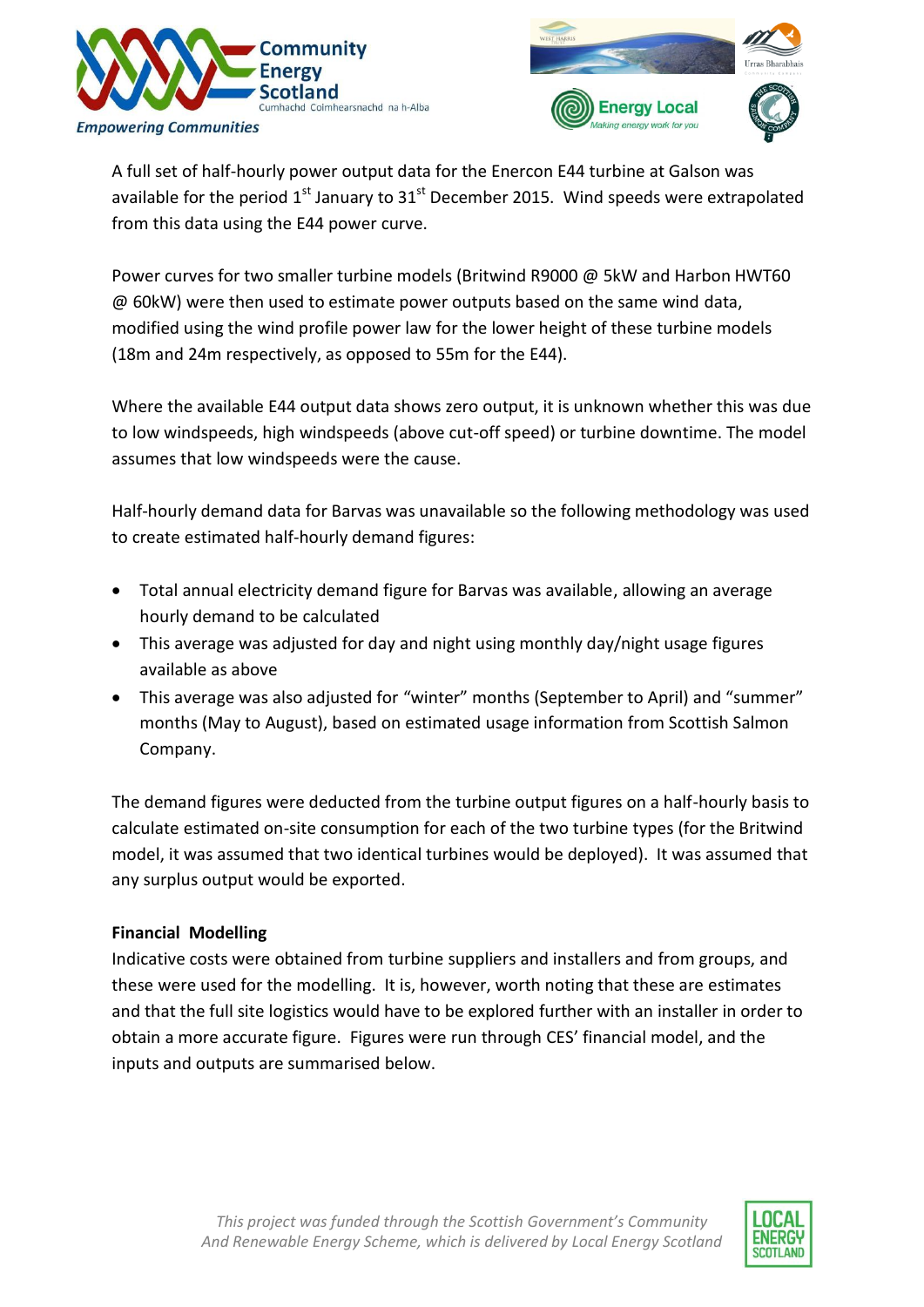



### **2 x 5kW Britwind Turbines**

Assumptions

- Total Capacity 10kW
- Capital Cost  $-$  £50,000 (the cost may be higher than this in reality, since one 5kW turbine can range from £27,000-£31,000, but some costs would be shared between the two turbines)
- FiT rate 8.19p/kWh from Ofgem Feed-in Tariff Table for  $1<sup>st</sup>$  April to 30<sup>th</sup> June 2017<sup>4</sup>
- Assumed deemed metering would be in place (where it is assumed that 50% of the electricity generated by the turbine is sold to the grid – this will be the case unless an export meter is installed)
- Assumed 100% of the electricity is used on-site, at a more favourable rate than sale to grid. (This may not always be the case.)
- Capacity Factor  $-35%$  (this is fairly conservative)
- Output from the turbines 30,660kWh per annum
- Sale of electricity to Barvas hatchery is at a flat rate
- Operating Costs are assumed to be £700 per year for Service and Maintenance in the first 10 years, increasing to £1,200 from year 11 to account for wear and tear and additional parts replacement; insurance similarly is at £600 for years 1-10, increasing to £1,200 in year 11; decommissioning costs of £400 are included in year 20
- For scenarios where loans are used, the Resource Efficient Scotland loan for SMEs is used as an example; this is an 8 year loan at 5% interest rate.

Using the figures above as inputs to the model, the amount that the community can contribute was varied, along with the tariff that SSC would pay for any electricity provided by the turbines. Due to the size of the turbines and the generation-demand matching modelling which was carried out, it was assumed that all of the electricity generated would be used on site. Below is a summary of the findings. It can be seen that the viability of such a project is borderline. It would be up to the group to make a final decision, but it should be borne in mind that there may be unforeseen costs during the lifetime of the turbine, and therefore having only a narrow margin of income may prove risky for the group.

The figures presented in the tables below are modelled figures, and are based on market conditions at the time of writing. If a decision is made to proceed with a project, these figures would need to be revisited and updated, as they will undoubtedly have changed.

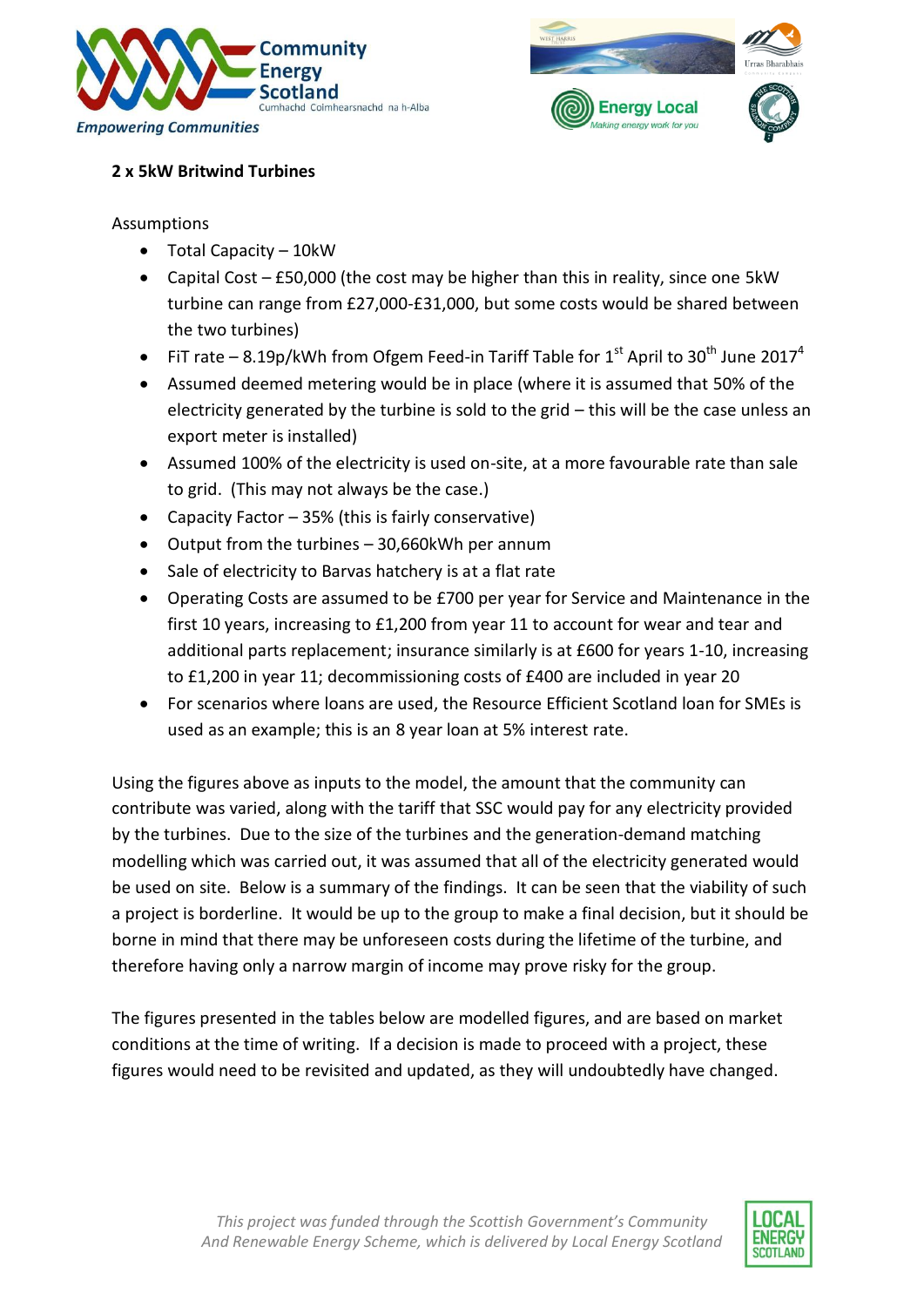



| Contribution/<br><b>Private Grant</b><br>(E) | <b>SSC</b><br><b>Tariff</b><br>(p/kWh) | <b>Annual</b><br><b>Income</b><br>Year $1-8$<br>(f) | <b>Annual</b><br>Income<br><b>Year 9-10</b><br>(E) | <b>Annual</b><br><b>Income</b><br><b>Year 11-19</b><br>(£) | Annual<br><b>Income</b><br>Year 20<br>(E) | <b>Total income</b><br>over 20 years<br>(E) |
|----------------------------------------------|----------------------------------------|-----------------------------------------------------|----------------------------------------------------|------------------------------------------------------------|-------------------------------------------|---------------------------------------------|
|                                              | 7                                      | 4047                                                | 4047                                               | 2947                                                       | 2547                                      | 69542                                       |
| 50,000                                       | 8                                      | 4354                                                | 4354                                               | 3254                                                       | 2854                                      | 75674                                       |
|                                              | 9                                      | 4660                                                | 4660                                               | 3560                                                       | 3160                                      | 81806                                       |
|                                              | 7                                      | 1768                                                | 4047                                               | 2947                                                       | 2547                                      | 51312                                       |
| 35,000                                       | 8                                      | 2075                                                | 4354                                               | 3254                                                       | 2854                                      | 57444                                       |
|                                              | 9                                      | 2382                                                | 4660                                               | 3560                                                       | 3160                                      | 63576                                       |
|                                              | 7                                      | $-510$                                              | 4047                                               | 2947                                                       | 2547                                      | 33082                                       |
| 20,000                                       | 8                                      | $-204$                                              | 4354                                               | 3254                                                       | 2854                                      | 39214                                       |
|                                              | 9                                      | 103                                                 | 4660                                               | 3560                                                       | 3160                                      | 45346                                       |

#### **Table 1: Summary of Results of Financial Modelling Scenarios**

The table above shows, in the left hand column, the contribution that would be made towards the total cost either from the group's own funds or from private grant funds. FiTs are paid for every kWh of electricity generated, provided that public grant funding is not used to pay for the turbine/s. Using public grant funding for a wind turbine would make it ineligible to claim FiTs, resulting in less income. In the second and third sections, where the contribution is less than the total cost, it is assumed that a loan is being used to make up the difference. As mentioned in the assumptions, this loan is assumed to be an 8 year loan at 5% interest rate.

The second column in the table above shows the tariff that SSC would pay UOB for the electricity coming from the turbine. Three tariffs are shown for each scenario – 7p/kWh, 8p/kWh and 9p/kWh. For the purposes of this modelling, it is assumed that the turbine tariff would be at a flat rate.

The third, fourth, fifth and sixth columns in the table above show the expected annual income under each scenario. The income is from FiT payments, payments from SSC for the electricity, and payments from an energy company for exported electricity (assumed to be 50% of the electricity generated). The figure varies due to loan payments and operating costs (as explained in the assumptions). The final column shows the potential total income to the group after 20 years.

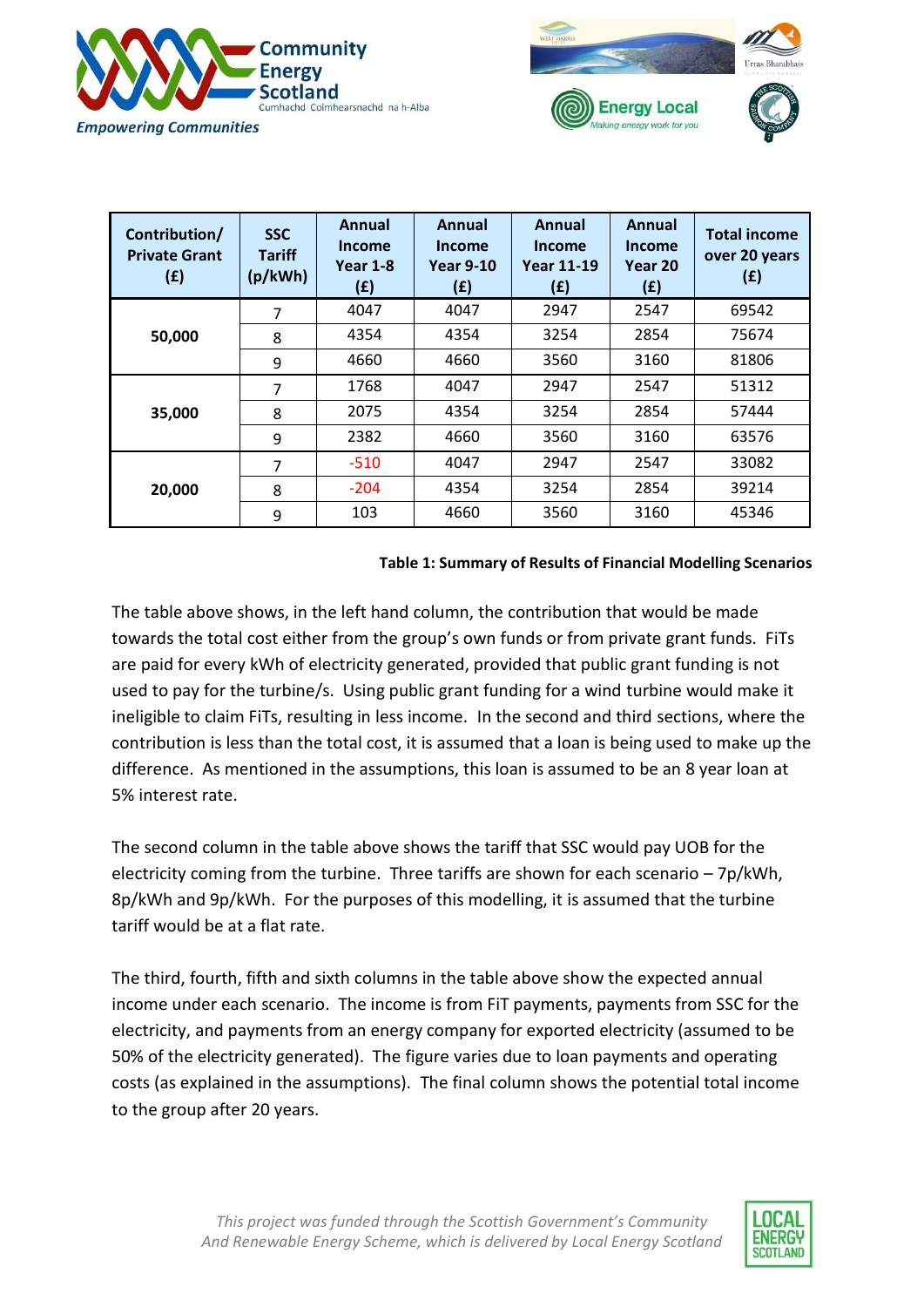



As expected, the higher the SSC tariff and the lower the loan contribution, the more viable the project is in terms of payback. Although this would not have been likely in the past few years, the degression of the FiT is making the grant-funding of projects such as this more likely, and it may be that, in future, it is possible to obtain grant funding and to forego the FiT and to still have a viable project. If such a project was not grid-connected, and extra control gear had to be purchased, it is doubtful that the project could bear such an extra cost and still be viable, unless the control gear could be grant-funded. Quotes for such a control system should be sought before a final decision is made; perhaps as part of the design phase of this project.

## **60kW Harbon Turbine**

## Assumptions

- Total Capacity 60kW
- Capital Cost  $-$  £250,000 (the cost may be higher than this in reality, depending on the site)
- FiT rate 5.97p/kWh from Ofgem Feed-in Tariff Table for  $1^{st}$  April to 30<sup>th</sup> June 2017<sup>4</sup> (this would be increased to 8.19p/kWh for a 50kW turbine, and a summary table is shown in Appendix 3 assuming that 84% of the output from a 50kW turbine is used on site)
- Assumed 84% of the electricity is used on-site, at a more favourable rate than sale to grid. 16% of the electricity generated is therefore sold to grid at 4.5p/kWh
- Capacity Factor 35% (this is fairly conservative)
- Output from the turbine 183,960kWh per annum
- Sale of electricity to Barvas hatchery is at a flat rate
- Operating Costs are assumed to be £2,000 per year for Service and Maintenance in the first 10 years, increasing to £3,500 from year 11 to account for wear and tear and additional parts replacement; insurance similarly is at £1,500 for years 1-10, increasing to £2,500 in year 11; land rental is £500 for the 20 years of the project; monitoring and communications £300 for the 20 years of the project; metering £270 for the 20 years of the project; decommissioning costs of £800 are included in year 20
- For scenarios where loans are used, a loan of 10 years at 7% is used as an example

This turbine was modelled similarly to the turbines above, where the figures above were used as inputs to the model, and the amount that the community can contribute was varied, along with the tariff that SSC would pay for any electricity provided by the turbines. It was assumed that 84% of the electricity generated would be used on site, and the rest would be exported to grid. Below is a summary of the findings. Again, it can be seen that the viability

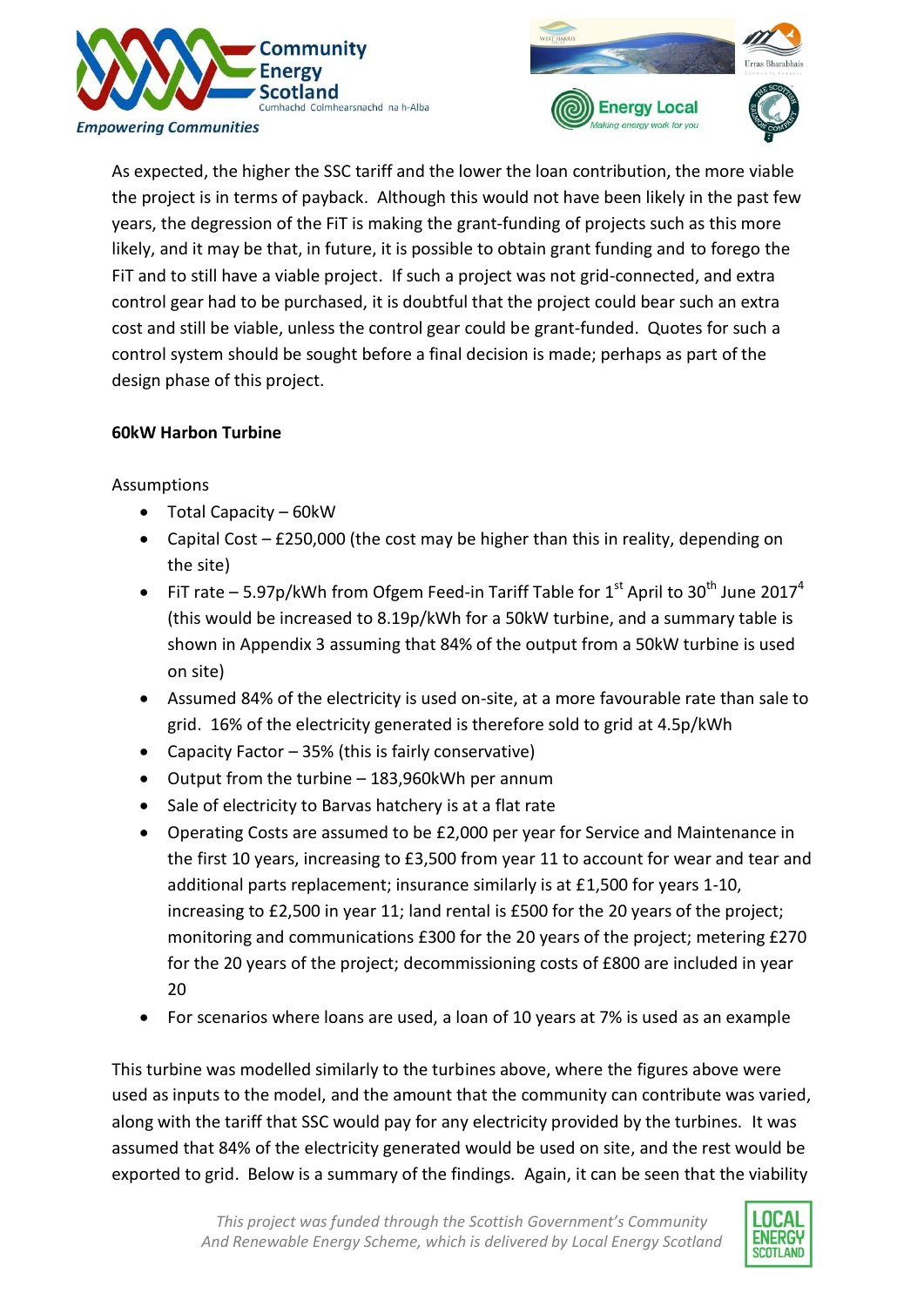



of such a project is borderline and that in some cases the project would not stack up. It would be up to the group to make a final decision, but it should be borne in mind that there may be unforeseen costs during the lifetime of the turbine, and therefore having only a narrow margin of income may prove risky for the group.

The figures presented in the tables below are modelled figures, and are based on market conditions at the time of writing. If a decision is made to proceed with a project, these figures would need to be revisited and updated, as they will undoubtedly have changed.

| Contribution/<br><b>Private Grant</b><br>(E) | <b>SSC</b><br><b>Tariff</b><br>(p/kWh) | <b>Annual</b><br>Income<br><b>Year 1-8</b><br>(f) | Annual<br><b>Income</b><br><b>Year 9-10</b><br>(f) | Annual<br><b>Income</b><br><b>Year 11-19</b><br>(f) | Annual<br><b>Income</b><br>Year 20<br>(£) | <b>Total</b><br>income<br>over 20<br>years (£) |
|----------------------------------------------|----------------------------------------|---------------------------------------------------|----------------------------------------------------|-----------------------------------------------------|-------------------------------------------|------------------------------------------------|
| 250,000                                      | 7                                      | 18554                                             | 18554                                              | 16054                                               | 15254                                     | 345280                                         |
|                                              | 8                                      | 20099                                             | 20099                                              | 17599                                               | 16799                                     | 376180                                         |
|                                              | 9                                      | 21644                                             | 21644                                              | 19144                                               | 18344                                     | 407080                                         |
| 125,000                                      | 7                                      | 1138                                              | 1138                                               | 16054                                               | 15254                                     | 171120                                         |
|                                              | 8                                      | 2683                                              | 2683                                               | 17599                                               | 16799                                     | 202020                                         |
|                                              | 9                                      | 4228                                              | 4228                                               | 19144                                               | 18344                                     | 232920                                         |
|                                              | 7                                      | $-5228$                                           | $-5228$                                            | 20138                                               | 19338                                     | 148300                                         |
| 50,000                                       | 8                                      | $-3683$                                           | $-3683$                                            | 21683                                               | 20883                                     | 179200                                         |
|                                              | 9                                      | $-2138$                                           | $-2138$                                            | 23228                                               | 22428                                     | 210100                                         |
| 25,000                                       | 7                                      | $-12796$                                          | $-12796$                                           | 16054                                               | 15254                                     | 31780                                          |
|                                              | 8                                      | $-11250$                                          | $-11250$                                           | 17599                                               | 16799                                     | 62690                                          |
|                                              | 9                                      | $-9705$                                           | $-9705$                                            | 19144                                               | 18344                                     | 93590                                          |

#### **Table 2: Summary of Results of Financial Modelling Scenarios**

Again, as expected, the higher the SSC tariff and the lower the loan contribution, the more viable the project is in terms of payback. Currently, this size of project could not be gridconnected, and extra control gear would have to be purchased. It is doubtful that the project could bear such an extra cost and still be viable, unless the control gear could be grant-funded. Although this would not have been likely in the past few years, the degression of the FiT is making grant-funding projects such as this more attractive, and it may be that, in future, it is possible to obtain grant funding and to forego the FiT and to still have a viable project. Quotes for such a control system should be sought before a final decision is made; perhaps as part of the design phase of this project.

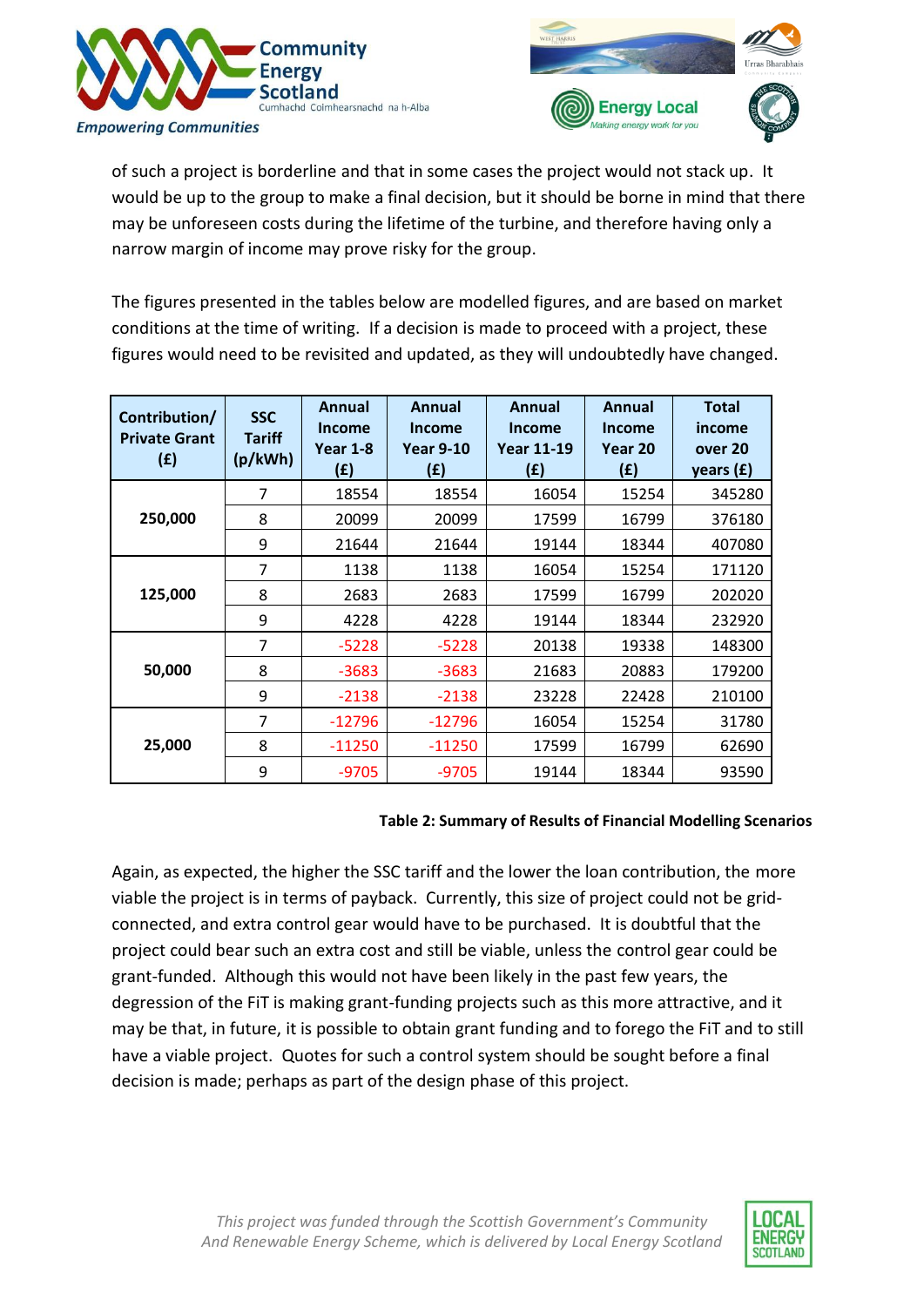



## **Summary and Recommendations**

Sleeving entails a generator and a customer signing up to the same licensed supply company in order to show that their generation and demand are being matched. While sleeving provides a more established model of connecting local generation with local demand, there are few known examples in the UK of sleeving at this scale. Whilst it is technically possible, the likely result would be that there would be no cost benefit to either the generator or the end-user, since the sleeving company would have to recover their costs.

Virtual MPAN allows for generation and demand to be aggregated "virtually" before negotiating with a licensed supplier for half-hourly settlement of this aggregated profile. This model could lead to cost savings for both the generator and demand customer through agreeing a new, "match tariff", as well as providing services to the DNO through the aggregated supply/demand profile being smoother, making it easier to balance. There is also future potential for reduced charges as a result of demonstrating that generation is being consumed locally.

For the Scarista and Geocrab site (West Harris), it is recommended that the virtual MPAN options with Energy Local be pursued. Although there are some uncertainties in the modelling, it seems likely that a cost saving could be realised for both WHRL and SSC. There is little risk to each group, since they could at any time revert back to their existing arrangements. Next steps include actions for Energy Local to finalise arrangements with potential supply companies and establish template agreements. Energy Local and CES would then work with SSC and West Harris Trust to obtain quotes from the new supplier for combined purchase/supply contract, to confirm costs associated with MOP and DC/DA termination, and to finalise arrangements.

On-site supply has been seen in the past as a fairly standard model, where renewable electricity is directly supplied to an on-site demand. In the case considered here, the hatchery would be fed directly by locally-produced renewable electricity, and would benefit from reduced energy costs and greater sustainability. The community would also benefit from the sale of their electricity at a higher price to SSC than they would obtain by selling their electricity to the grid. There are, however, a number of technical barriers to the implementation of such a project – the biggest being the grid constraint currently facing renewable energy generators in the Western Isles.

For the Barvas site, it is recommended that, in the first instance, UOB investigate the likelihood of obtaining private grant funding for a turbine, and the likely level of grant, as well as the possibility of obtaining grant funding for a control system. If UOB then wish to

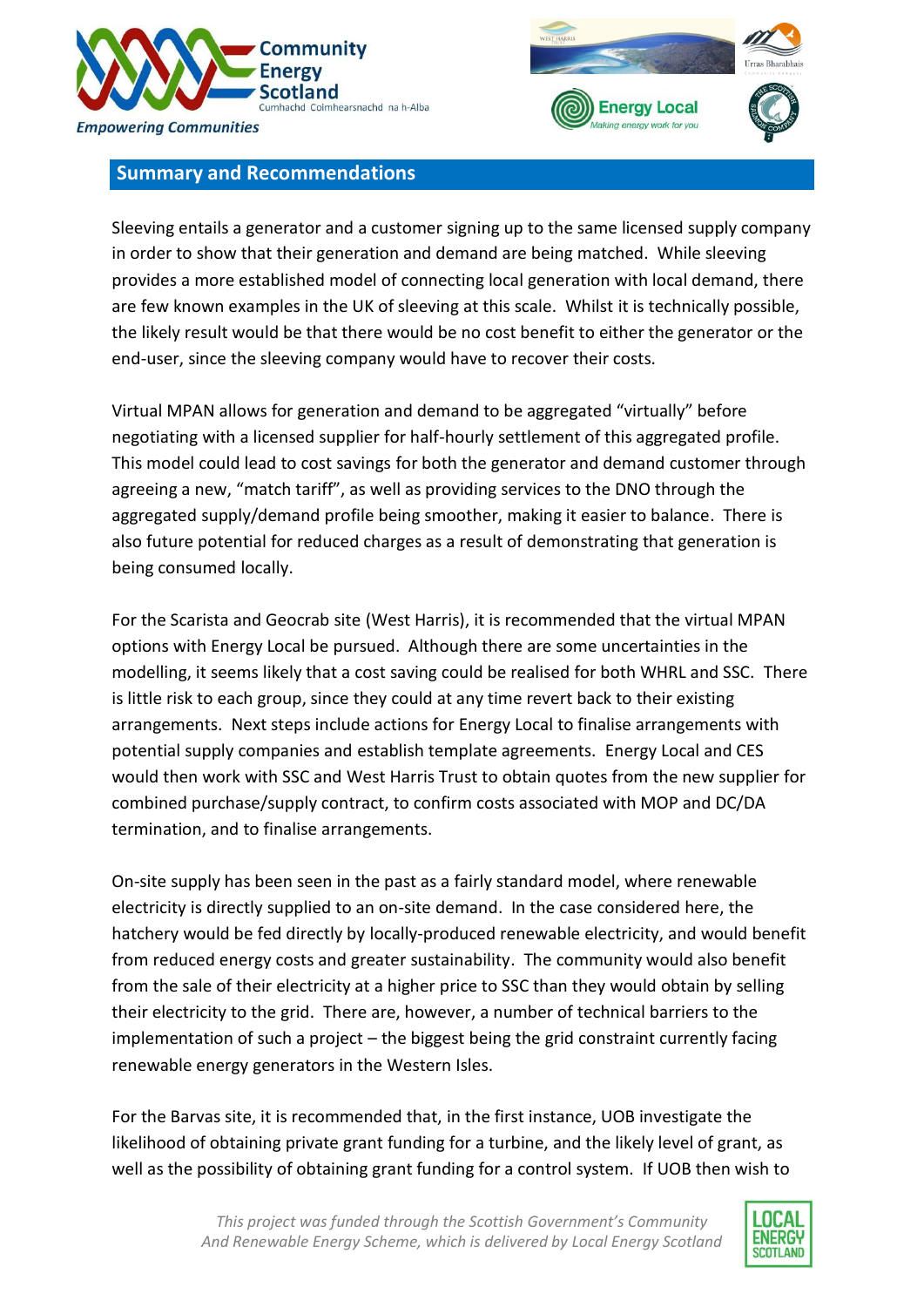



proceed with a project and it is agreed within the project group, UOB could put out a tender for design of a 50-100kW system for use at Barvas, which would include a wind turbine and control gear to keep the grid export within the allowed limits. This tender should give an idea of the costs involved, as well as which type of system may be best (i.e. batteries, what type of back-up generator, which parts are grid connected/off-grid). It is recommended that UOB maintain contact with CES and Local Energy Scotland in order to be kept informed of any developments in these areas.

In the words of the "Community Energy  $-$  The way forward" report by 10:10<sup>5</sup>:

"...the outlook for new UK community-led renewables schemes in the near-term looks extremely challenging. To move forwards, we will have to keep experimenting, innovating and evolving until we find new ways to prosper. The world is changing rapidly, and the old  $20<sup>th</sup>$  century model for energy provision is on its way out."

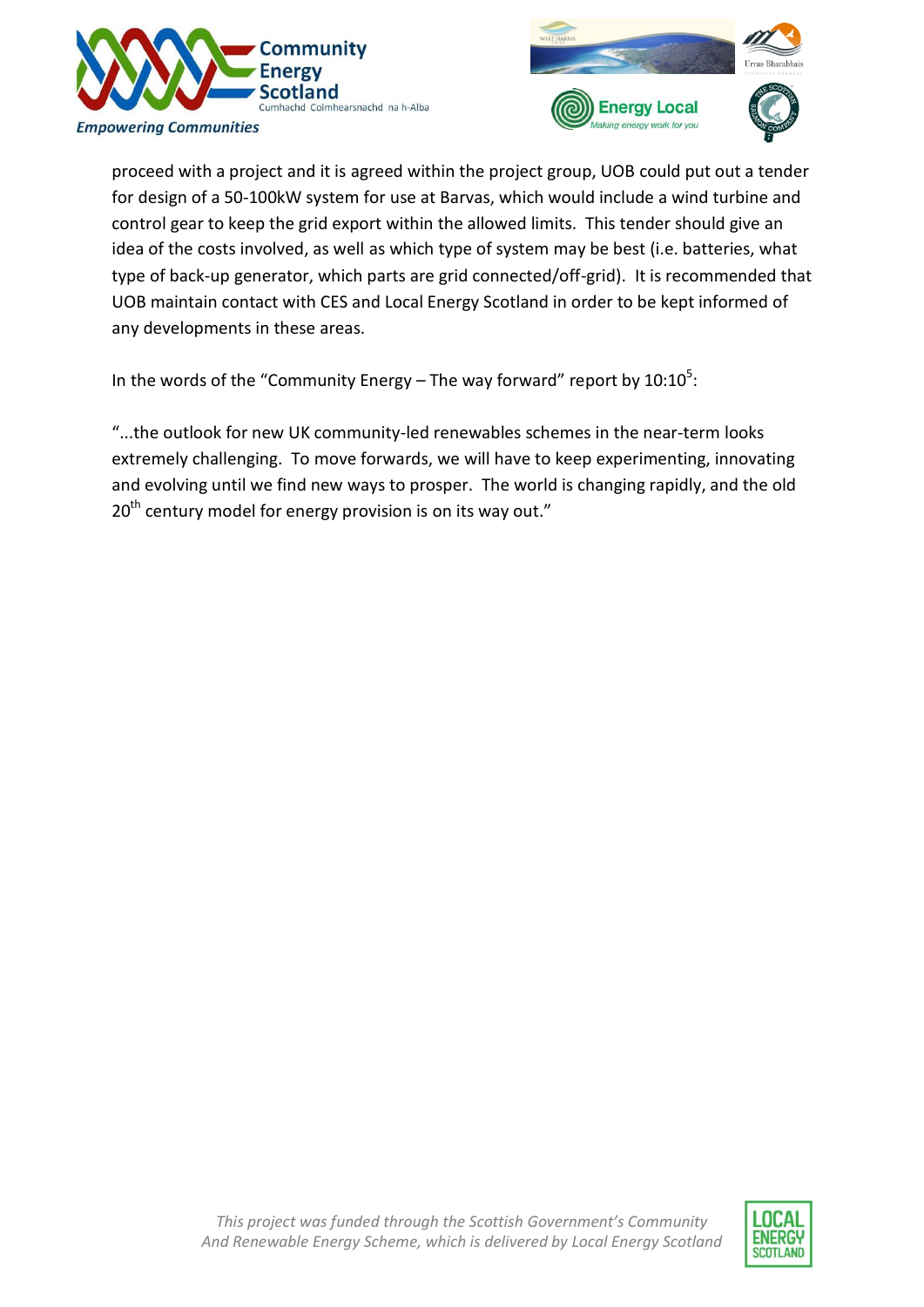



# **Appendix 1: References and Further Reading**

- 1. "Local Supply: Options for Selling Your Energy Locally", 2nd Edition, March 2016, *Stephens Scown and Regen SW,* available online at: [https://www.regensw.co.uk/local-supply-options](https://www.regensw.co.uk/local-supply-options-for-selling-your-energy-locally)[for-selling-your-energy-locally](https://www.regensw.co.uk/local-supply-options-for-selling-your-energy-locally)
- 2. Energy Local website:<http://www.energylocal.co.uk/>
- 3. "Ofgem Regulatory Sandbox: calling for expressions of interest", available online at: [https://www.ofgem.gov.uk/publications-and-updates/regulatory-sandbox-calling](https://www.ofgem.gov.uk/publications-and-updates/regulatory-sandbox-calling-expressions-interest)[expressions-interest](https://www.ofgem.gov.uk/publications-and-updates/regulatory-sandbox-calling-expressions-interest)
- 4. "Feed-in Tariff (FiT) Generation and Export Payment Rate Table 01 October 31 December 2016", available online at: [https://www.ofgem.gov.uk/publications-and-updates/feed-tariff](https://www.ofgem.gov.uk/publications-and-updates/feed-tariff-fit-generation-export-payment-rate-table-01-october-31-december-2016)[fit-generation-export-payment-rate-table-01-october-31-december-2016](https://www.ofgem.gov.uk/publications-and-updates/feed-tariff-fit-generation-export-payment-rate-table-01-october-31-december-2016)
- 5. "Community energy The way forward", *10:10*, available online at: <http://files.1010global.org/Community-energy-the-way-forward.pdf>

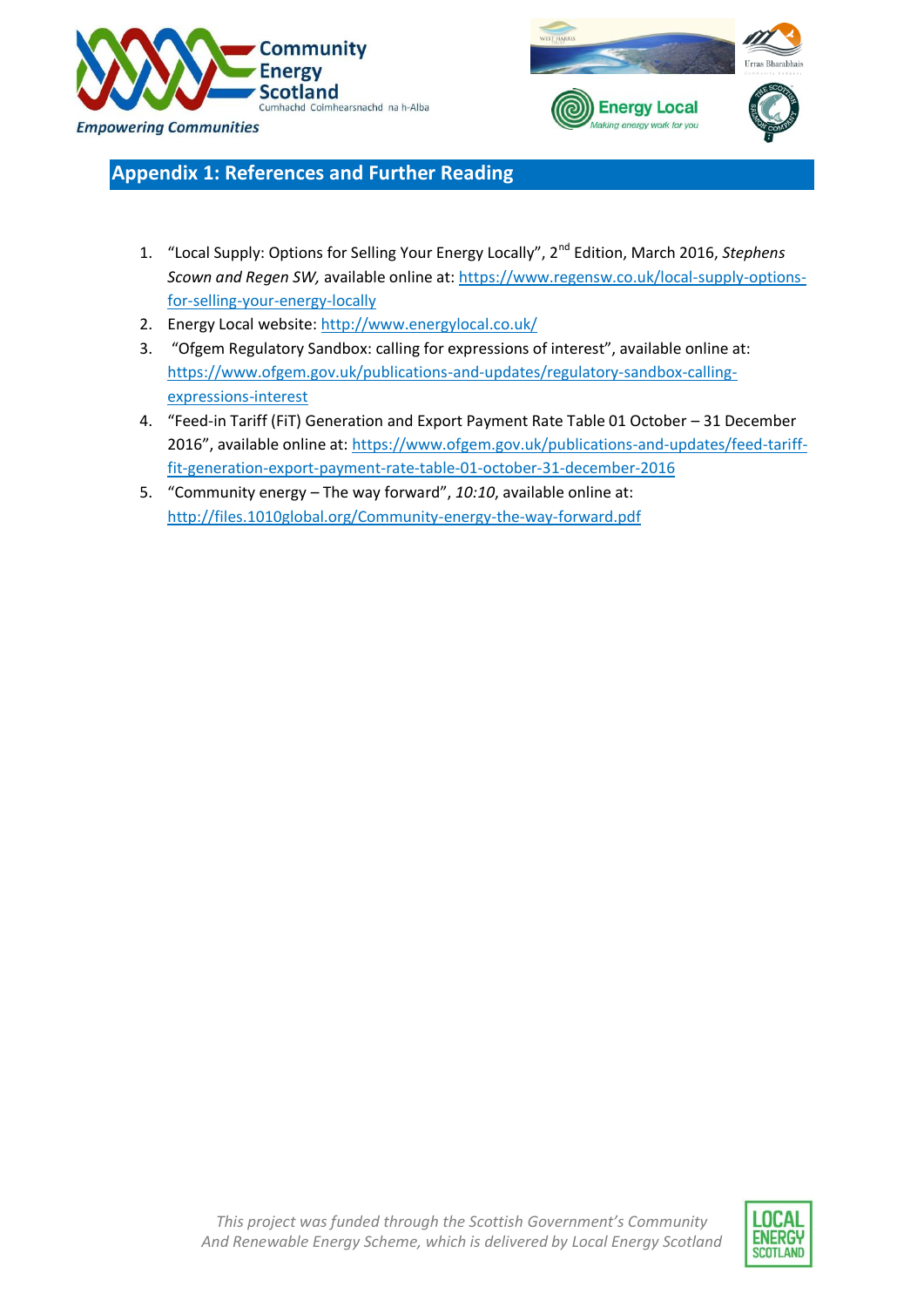



# **Appendix 2: Market Research Questionnaire**

A Market Research Questionnaire was published on the Public Contracts Scotland website on 24<sup>th</sup> November 2016 with a deadline of 15<sup>th</sup> December 2016. One formal response was submitted, and another phone call was received. In summary, the written response offered to carry out a feasibility study in order to see if sleeving or virtual MPAN would be viable for this size of generation and demand, and the phone call provided information on the company's other work to date, with the promise of further information to follow. At the time of writing, this information has not been received. The Market Research Questionnaire can be seen below:

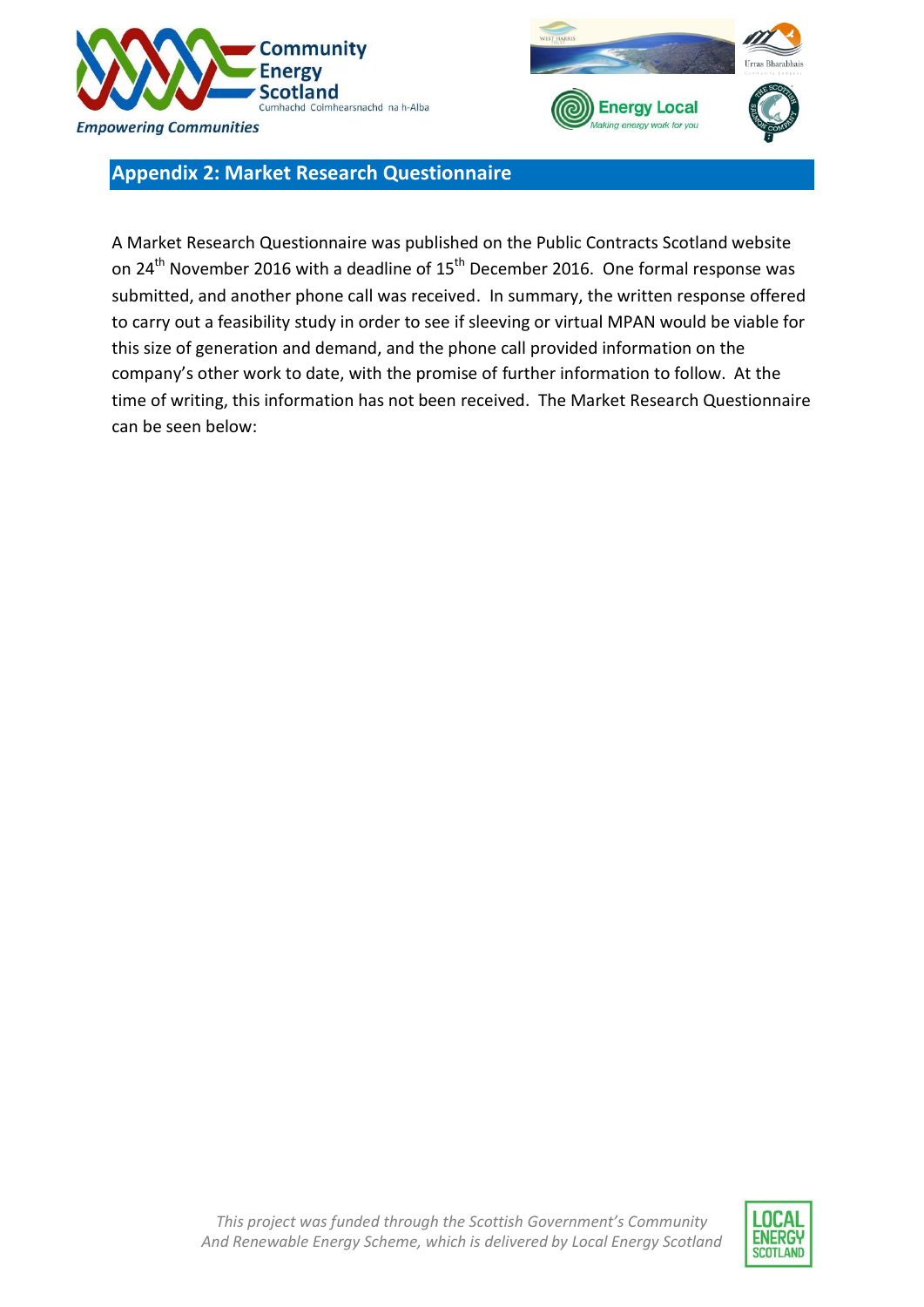



# **Market Research Questionnaire**

West Harris Trust and Community Energy Scotland are seeking to gather information on supplier interest in, and potential cost of, the project outlined below. Any cost information at this stage is understood to be indicative only, and will be used to inform financial modelling and budgeting for a potential future project.

## **Project Summary**

West Harris Trust, a community group on the Isle of Harris, Scotland, own an installed 53kW gridconnected wind turbine, currently exporting up to 50kW to grid. A demand of a similar scale has been identified nearby, on the same network, and West Harris Trust are keen to identify opportunities for their locally-produced electricity to be used locally. Funding has been approved through the Scottish Government's Infrastructure and Innovation Fund, delivered by Local Energy Scotland, for West Harris Trust to work in partnership with Community Energy Scotland and two other partners on investigating the potential for local energy use.

Two models are being considered specifically as part of this project – Sleeving and Aggregation. It is hoped that suppliers can be identified and indicative costs obtained through this market research in order to establish whether either model will be viable for both the group and the end-user in terms of set-up and operational costs, income to the group, and possible reduction in electricity costs for the end-user.

## **Market Research Questionnaire**

| 1 | Please provide details of similar types of work you have carried out<br>(sleeving/aggregation/both)  |
|---|------------------------------------------------------------------------------------------------------|
|   |                                                                                                      |
| 2 | Please highlight what you see as the benefits and disadvantages/risks of either/both models          |
|   |                                                                                                      |
| 3 | Please provide details of how the desired outcomes could be achieved                                 |
|   |                                                                                                      |
| 4 | Please give indicative timescales and costs for setting up and operating either/both models          |
|   |                                                                                                      |
| 5 | Please give an estimate and details of any potential income/savings resulting                        |
|   |                                                                                                      |
| 6 | Please advise of any resource requirement that may be required from the group and/or the<br>end-user |

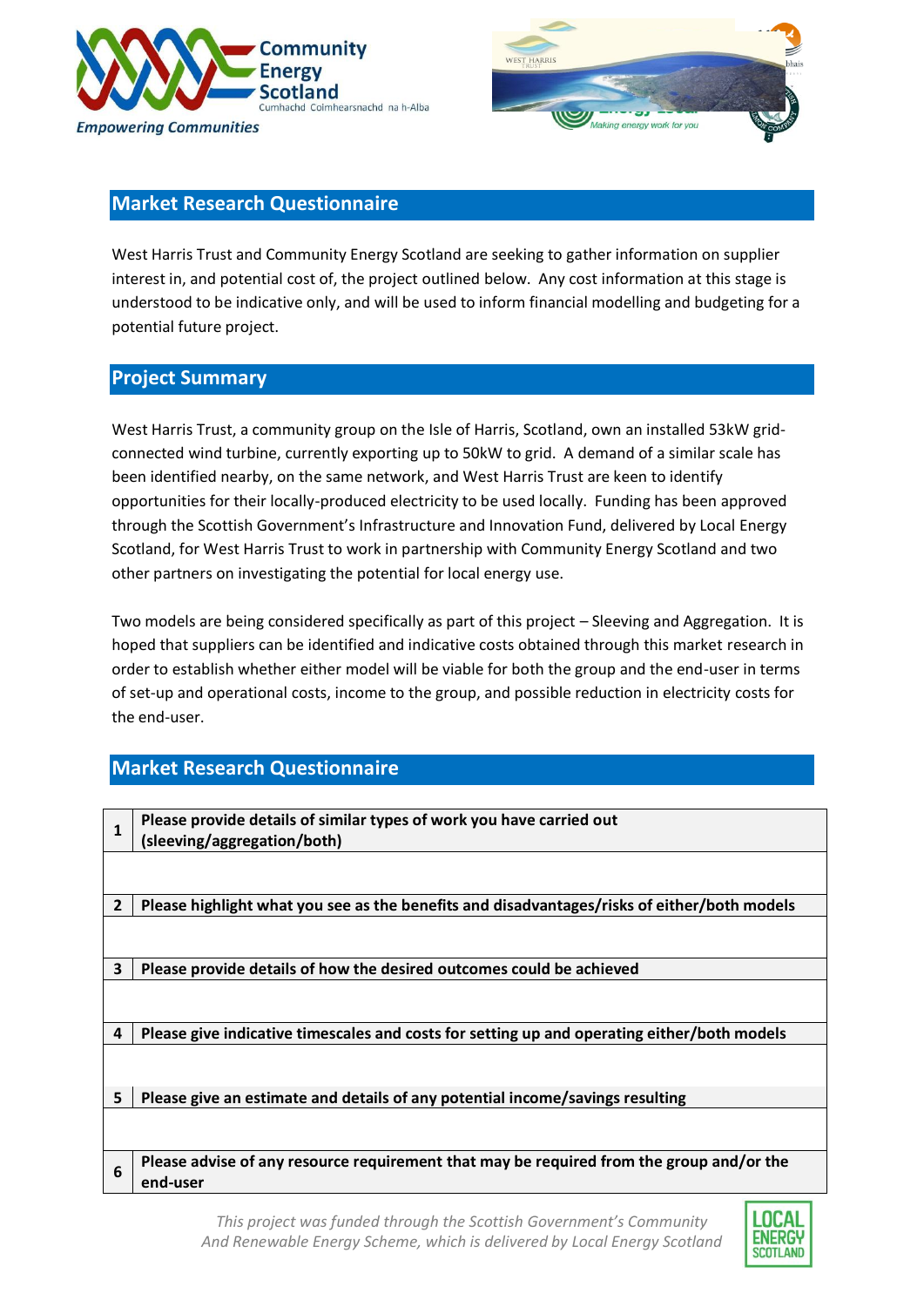



*This project was funded through the Scottish Government's Community And Renewable Energy Scheme, which is delivered by Local Energy Scotland*